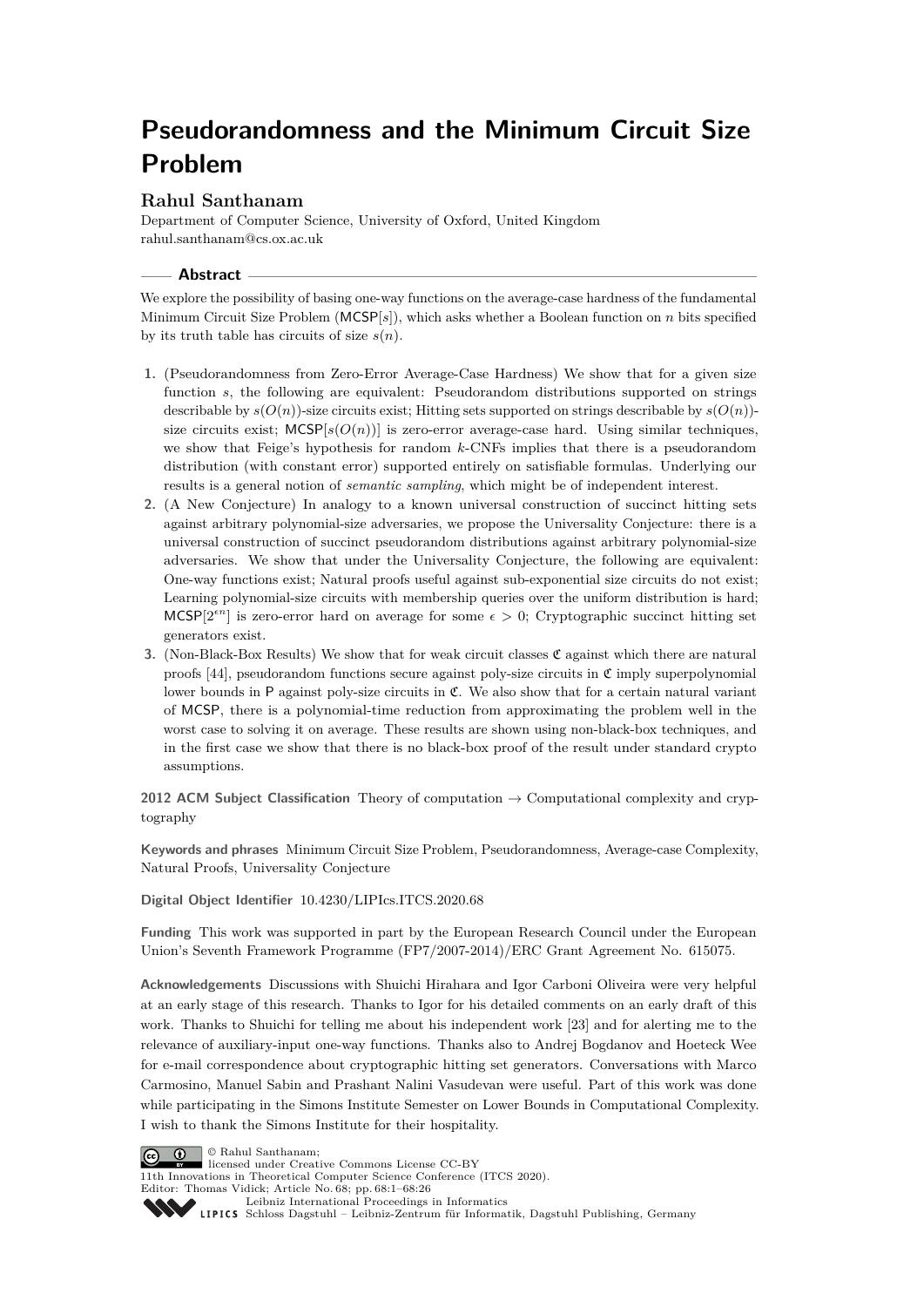## **68:2 Pseudorandomness and the Minimum Circuit Size Problem**

# **1 Introduction**

We investigate the relationship between the complexity of the Minimum Circuit Size Problem (MCSP) [\[2\]](#page-23-0) and the existence of various kinds of pseudorandom objects, such as hitting sets and pseudorandom sets, succinctly describable or not, in the cryptographic regime. There are two broad regimes of pseudorandom constructions: the complexity-theoretic regime, where the generator has more resources than the adversary, and the cryptographic regime, where the adversary can have more resources than the generator. In the complexity-theoretic regime, there is a beautiful theory [\[40,](#page-25-2) [31\]](#page-24-1) giving equivalences between the existence of hard problems in E (linear exponential time), and explicit constructions of hitting set generators and pseudorandom generators.

In the cryptographic regime, the celebrated result of [\[22\]](#page-24-2) gives an equivalence between pseudorandom generators and one-way functions, which are in many ways the fundamental cryptographic primitive. However, as we point out, there are several gaps in our understanding of the relationships between hardness and pseudorandomness in the cryptographic regime. To some extent, these gaps reflect an imperfect knowledge of average-case hardness for NP in general. In this paper, we make the argument that the average-case complexity of MCSP in particular is deeply relevant to pseudorandomness in the cryptographic regime.

We first discuss the questions that motivate us.

# <span id="page-1-0"></span>**1.1 Our Questions**

# **1.1.1 One-way Functions**

From a cryptographer's point of view, one-way functions are an extremely robust and useful primitive, forming the basis for a range of important crypo constructions [\[34\]](#page-24-3). However, one-way functions do not fit very neatly into the complexity landscape. The hardness assumptions required to do cryptography seem stronger than the assumptions traditionally studied in complexity theory, and bridging this gap is an important open problem.

I **Question 1.** *Is there a natural well-studied problem in* NP *whose average-case hardness with respect to some natural distribution is equivalent to the existence of one-way functions?*

An attempt to base one-way functions on a standard complexity assumption was made by Ostrovsky and Wigderson [\[42\]](#page-25-3), who showed that a weak variant of one-way functions called auxiliary-input one-way functions follow from the assumption that ZK (computational zero-knowledge) is not contained in BPP. It is unknown whether the existence of one-way functions is equivalent to the existence of auxiliary-input one-way functions. An equivalence result would imply that one-way functions could be based on worst-case hardness of ZK, which "would have a major impact on cryptography" [\[10\]](#page-23-1).

I **Question 2.** *Are one-way functions equivalent to auxiliary-input one-way functions?*

One-way functions are also relevant to proof complexity. The main result of [\[44\]](#page-25-0) is that if one-way functions exist, "natural proofs" of lower bounds against superpolynomial-size circuits do not. Here a "natural proof" is a property of Boolean functions that is satisfied with significant probability by a random Boolean function, and is moreover easy to check. Most standard algebraic and combinatorial lower bound techniques yield properties of this form.

Thus one-way functions rule out natural proofs of lower bounds, but could it be the case that neither one-way functions exist nor natural proofs? Both objects are useful, the first for cryptographic applications and the second for proof theory, so it would be nice to have at least one of them available, even if it is impossible to have both.

▶ **Question 3.** *Can we base one-way functions on the non-existence of natural proofs?*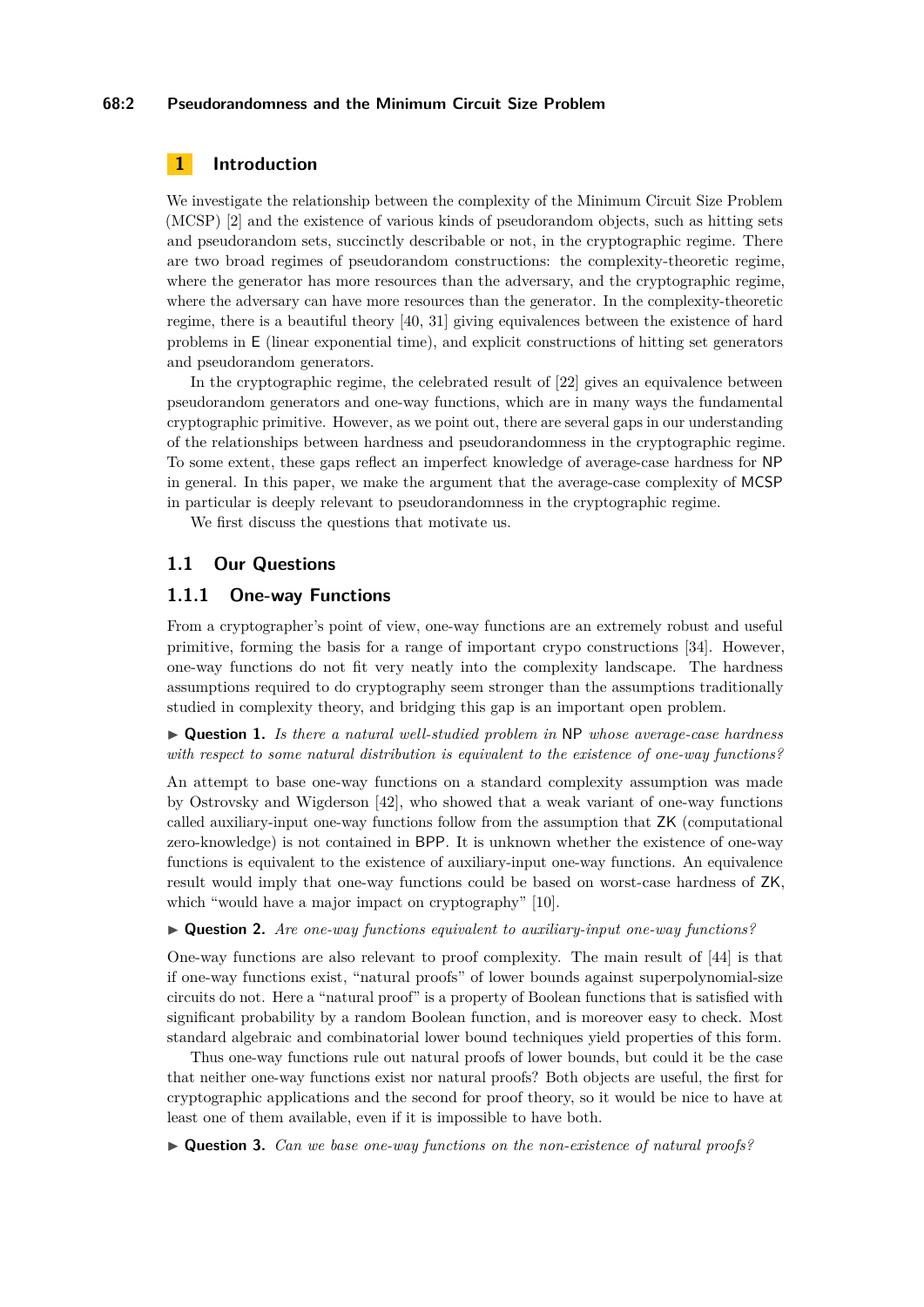# **1.1.2 Pseudorandomness**

In many contexts where pseudorandomness is relevant, there is a distinction between a one-sided "hitting" notion where the goal is to find an explicit set of points that hits every "easy" dense set and a two-sided "pseudorandom" notion, where the question is to find an explicit distribution on points that approximates every easy set. The support of a pseudorandom distribution is a hitting set, but it is not clear in general how to get pseudorandom distributions from hitting sets. Sometimes the two notions coincide, and this makes for a cleaner theory. This is the case for example with the complexity-theoretic regime, where the results of [\[40,](#page-25-2) [31\]](#page-24-1) imply that hitting set generators (HSGs) and pseudorandom generators (PRGs) are equivalent.

How about the cryptographic regime? What is the power of HSGs in this setting? Surprisingly, this question doesn't seem to have received much attention, though it seems a very natural one.

Part of the reason might be that, in contrast to PRGs, HSGs are not obviously robust. For instance, while we can increase the "stretch" of a PRG simply by iterating it, this does not seem to work with HSGs.

I **Question 4.** *Can HSGs be stretched in the cryptographic regime? For example, does a HSG with seed length*  $N^{0.5}$  (where  $N$  *is the output length) imply one with seed length*  $N^{0.25}$ ?

Question 4 might seem purely curiosity-driven, but in fact it has relevance to proof complexity and cryptography against non-deterministic adversaries, as suggested by Rudich [\[45\]](#page-25-4). The notion of cryptographic pseudorandomness does not make sense against non-deterministic adversaries, as a non-deterministic adversary could break the PRG by simply guessing the seed and checking that it maps to his/her input. However, a crucial observation is that the notion of HSG still does make sense against non-deterministic adversaries. Rudich defined the notion of a "demi-bit" to capture hitting sets in this setting, and asked questions about whether they can be stretched. Indeed, Question 4 is a version of his question for deterministic adversaries.

Cryptographic PRGs are equivalent to the existence of one-way functions, as shown by [\[22\]](#page-24-2). Is there a comparable connection for HSGs?

I **Question 5.** *In the cryptographic regime, is the existence of HSGs equivalent to some notion of average-case hardness for a decision or search problem?*

Finally, an ideal situation in terms of the cleanness of the resulting theory would be if HSGs are simply equivalent to PRGs.

I **Question 6.** *Are HSGs equivalent to PRGs in the cryptographic regime?*

## **1.1.3 The Minimum Circuit Size Problem and Learning**

The Minimum Circuit Size Problem (MCSP), which asks if a given string is the truth table of a function with small circuits, is both fundamental and elusive. It asks a very natural question about the complexity of a string, and the naturalness and importance of the problem have been clear since work by Soviet researchers in the 50s and 60s [\[46\]](#page-25-5). However, the problem has also been elusive in terms of classifying its complexity. It is said that Levin delayed publication of his seminal paper on NP-completness because he was hoping to show MCSP is NP-complete [\[8\]](#page-23-2). Nearly 50 years later, we still lack even a clear belief about whether MCSP is NP-complete or not.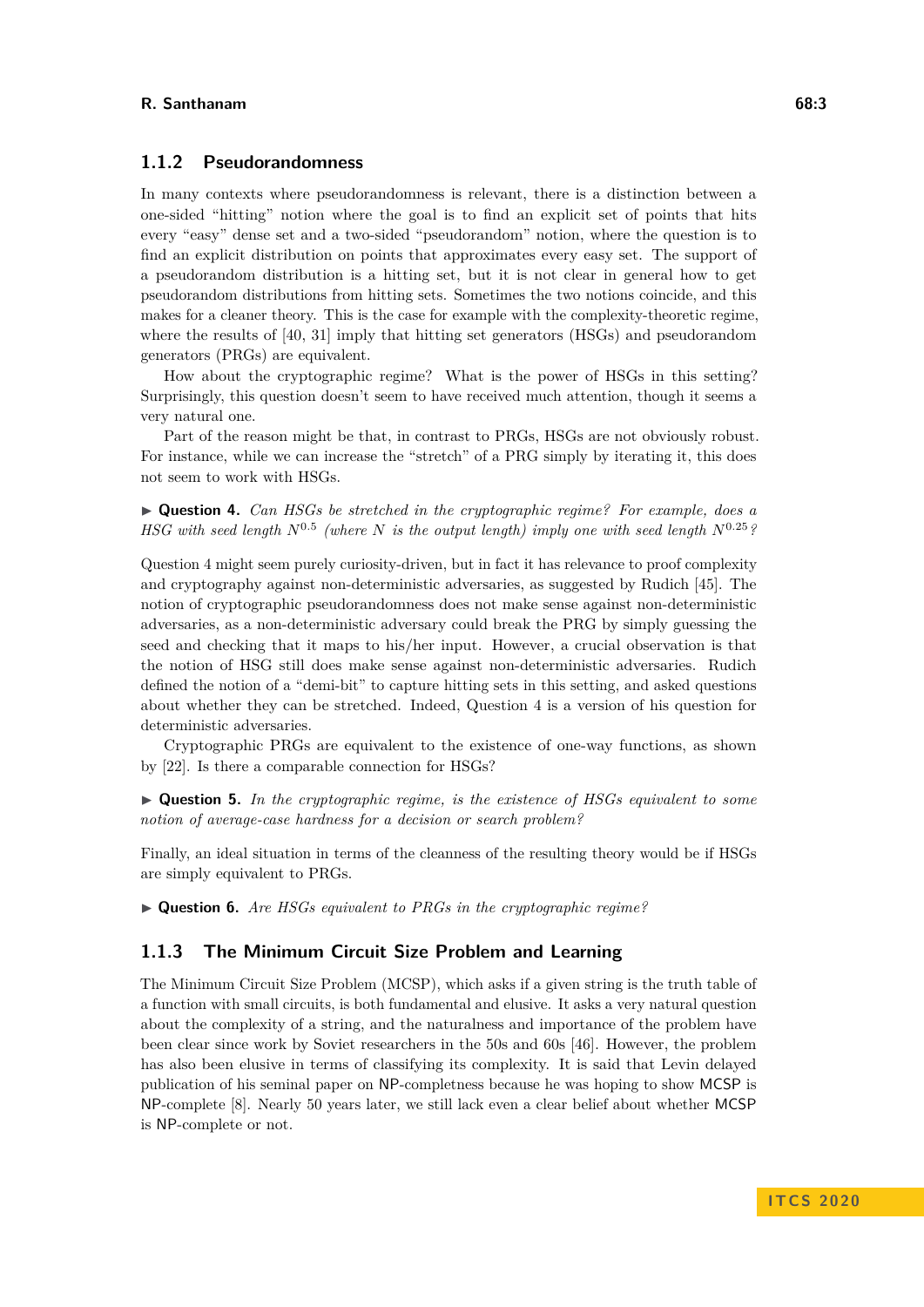## **68:4 Pseudorandomness and the Minimum Circuit Size Problem**

Natural proofs are essentially zero-error algorithms for MCSP on average over the uniform distribution [\[44,](#page-25-0) [24\]](#page-24-4), so it is no surprise that the "natural proofs" paper revived work on MCSP and its place in the complexity of landscape. There has been a long line of recent works on the problem [\[33,](#page-24-5) [5,](#page-23-3) [3,](#page-23-4) [4,](#page-23-5) [7,](#page-23-6) [39,](#page-25-6) [53,](#page-25-7) [6,](#page-23-7) [25,](#page-24-6) [26,](#page-24-7) [24,](#page-24-4) [41\]](#page-25-8). In fact, the work by Williams [\[53\]](#page-25-7) implicitly studies connections between MCSP and derandomization, but he is interested in connections to complexity-theoretic derandomization, while we are interested in the cryptographic regime, which raises some very different issues.

Despite recent work, major questions still remain about how the problem relates to other problems. Indeed, a number of the cited works deal with the difficulties of constructing reductions to MCSP.

▶ **Question 7.** *Is* MCSP *or one of its variants equivalent in complexity to some other complexity class or notion of independent interest?*

MCSP comes supplied with a parameter - the size *s* for which we wish to know whether the input truth table has circuits of that size. Often complexity results about MCSP are fairly robust to this parameter, but there is no formal justification known for this. It was suggested in [\[24\]](#page-24-4) that the problem might be easier to show robust to its parameter in terms of average-case complexity.

▶ **Question 8.** *Does the average-case easiness of* MCSP *with parameter*  $2^{n/4}$  *imply the average-case easiness of* MCSP *with parameter* 2 *n/*<sup>2</sup>*?*

The MCSP problem is closely connected to Valiant's PAC learning model [\[52\]](#page-25-9). Learning algorithms can be thought of as methods to solve the *search* version of MCSP - they are given access to the truth table of a Boolean function with small circuits, and need to efficiently find a small circuit that approximates the truth table well. Valiant observed in his original paper that polynomial-size circuits are not learnable in his model under cryptographic assumptions, and it was observed in [\[43\]](#page-25-10) that non-learnability follows from the assumption that one-way functions exist. However the precise complexity of learning in various models is still not known despite more than three decades of work [\[52,](#page-25-9) [35,](#page-24-8) [11,](#page-23-8) [10,](#page-23-1) [15,](#page-23-9) [50\]](#page-25-11). In particular, one can ask if there is a converse to the hardness result of [\[52,](#page-25-9) [43\]](#page-25-10) for some natural learning model.

I **Question 9.** *For some natural learning model, does non-learnability of polynomial-size circuits imply the existence of one-way functions?*

MCSP has stubbornly resisted attempts to show that it is NP-complete. It is natural to wonder if it has structural features that distinguish it from other NP-complete problems, such as for example random self-reducibility or a worst-case to average-case reduction. This might give some evidence that MCSP is not NP-complete - it is known under standard complexity assumptions that NP-complete problems do not have black-box worst-case to average-case reductions [\[17,](#page-24-9) [12\]](#page-23-10).

▶ **Question 10.** *Is there a worst-case to average-case reduction for* MCSP? *Or to ask a more relaxed question, does average-case easiness of* MCSP *imply non-trivial approximations for the problem?*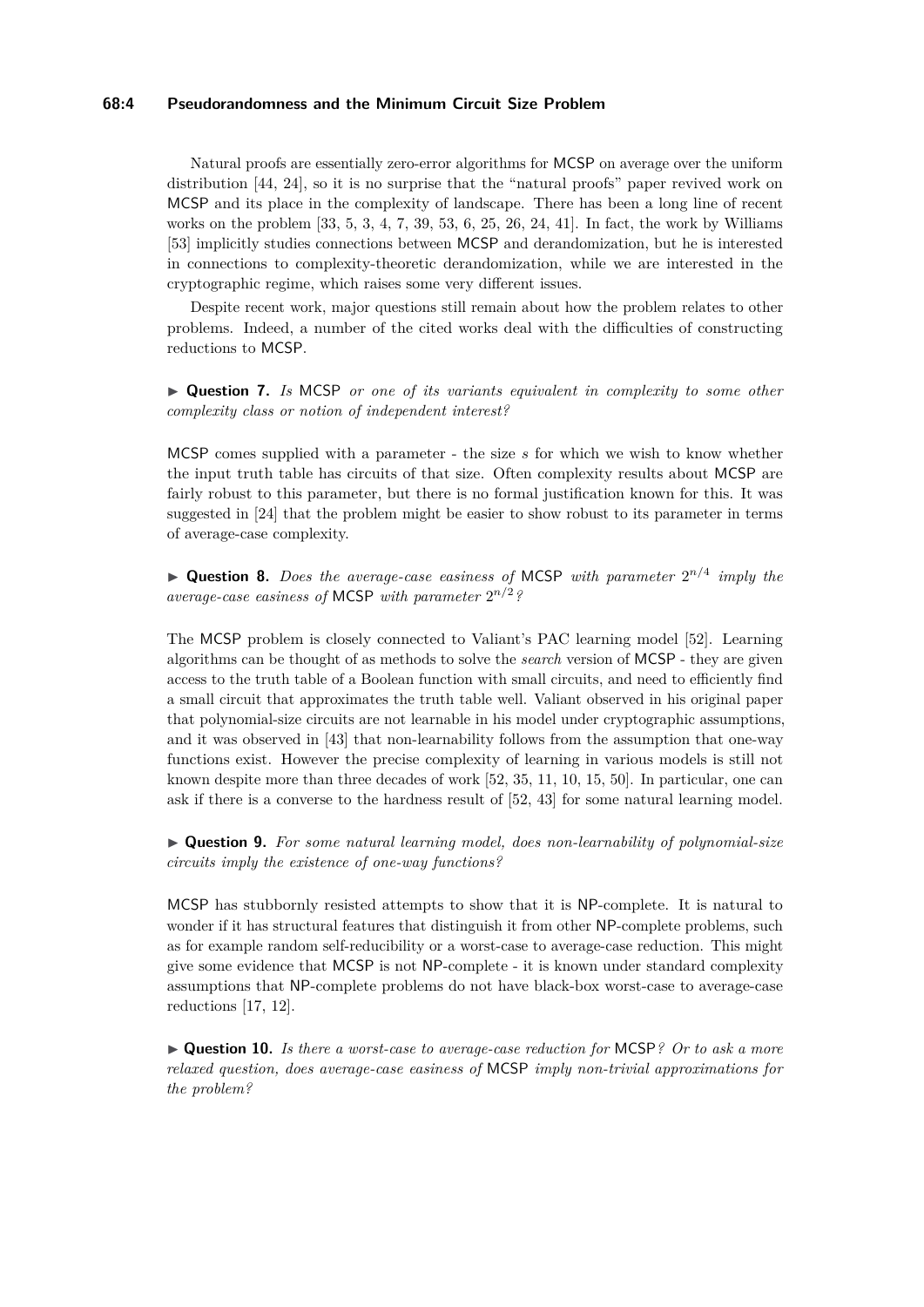# **1.2 Results**

# **1.2.1 Pseudorandomness from Zero-Error Average-Case Hardness**

We begin by showing connections between zero-error average-case hardness of MCSP, and the existence of *succinct* hitting sets and pseudorandom distributions. As mentioned before, we are inspired by the connections between these notions in the complexity-theoretic setting [\[40,](#page-25-2) [31\]](#page-24-1), and are looking for analogous results in the cryptographic setting.

Let us first explain what we mean by zero-error average-case hardness of MCSP. Given any size function  $s : \mathbb{N} \to \mathbb{N}$ , MCSP[s] has a very natural distribution on inputs associated with it, namely the uniform distribution. MCSP[*s*] is heavily biased over the uniform distribution since the overwhelming majority of truth tables correspond to hard Boolean functions. So it does not make sense to study bounded-error notions of average-case hardness over the uniform distribution - the trivial algorithm that always says "no" will do very well. Instead, we consider zero-error algorithms, i.e., algorithms that always output the correct answer or "?", and output the correct answer with noticeable probability over the uniform distribution.

It turns out that this notion of average-case hardness is fairly robust. It was shown in [\[24\]](#page-24-4) that average-case hardness is essentially equivalent to the non-existence of Razborov-Rudich natural proofs. Thus the main result of Razborov and Rudich [\[44\]](#page-25-0) showing that natural proofs don't exist if one-way functions exist can also be interpreted as showing zero-error average-case hardness of MCSP[*s*] for any  $s = 2^{\Omega(n)}$  under the assumption that one-way functions exist. A major motivation for this paper is the question of whether the *converse* holds, i.e., whether one-way functions can be based on zero-error average-case hardness of MCSP[*s*] for reasonable size functions *s*. Indeed, by the connection we just mentioned with natural proofs, this is equivalent to Question 3.

It is known in the cryptographic setting that the existence of pseudorandom functions of circuit complexity  $2^{\epsilon n}$  for any  $\epsilon > 0$  is equivalent to the existence of one-way functions [\[22,](#page-24-2) [20\]](#page-24-10). In order to make progress toward basing one-way functions on zero-error average-case hardness of MCSP, we first show how to derive weaker versions of pseudorandom functions. Succinct hitting sets and succinct pseudorandom distributions are examples of such weaker objects, as we explain below.

A succinct set (resp. distribution) is a set of (resp. distribution over) strings, each of which, when interpreted as the truth table of a Boolean function, has circuits that are not too large. Succinct hitting sets are simply succinct sets that are hitting sets against arbitrary poly-size adversaries. A succinct pseudorandom distribution is a succinct distribution that is pseudorandom against arbitrary poly-size adversaries.

To compare these notions with pseudorandom functions, we note that pseudorandom functions are essentially equivalent to succinct PRGs, i.e., succinct pseudorandom distributions that are efficiently samplable. Similarly, a succinct HSG is an efficiently computable function whose range is a collection of succinct hitting sets.

It is fairly straightforward to show that zero-error average-case hardness of  $MCSP[*O*(*s*)]$ ,  $\tilde{O}(s(n))$ -succinct hitting sets and  $\tilde{O}(s(n))$ -succinct HSGs are all equivalent. We give this argument in Subsection [3.1](#page-12-0) of Section [3.](#page-12-1) The equivalence between the second and third notions follows from the existence of *universal succinct HSGs*, i.e., a fixed polynomial-time construction that is guaranteed to be a succinct HSG if succinct hitting sets exist. This is essentially folklore - the idea is to use the mapping from circuits to the truth tables of functions they compute. Indeed, this has been a very fruitful technique in complexity theory - the "easy witness" method of [\[32,](#page-24-11) [29\]](#page-24-12).

<span id="page-4-0"></span>What seems less straightforward is to get a connection between succinct hitting sets and succinct pseudorandom sets. This is what we manage to show.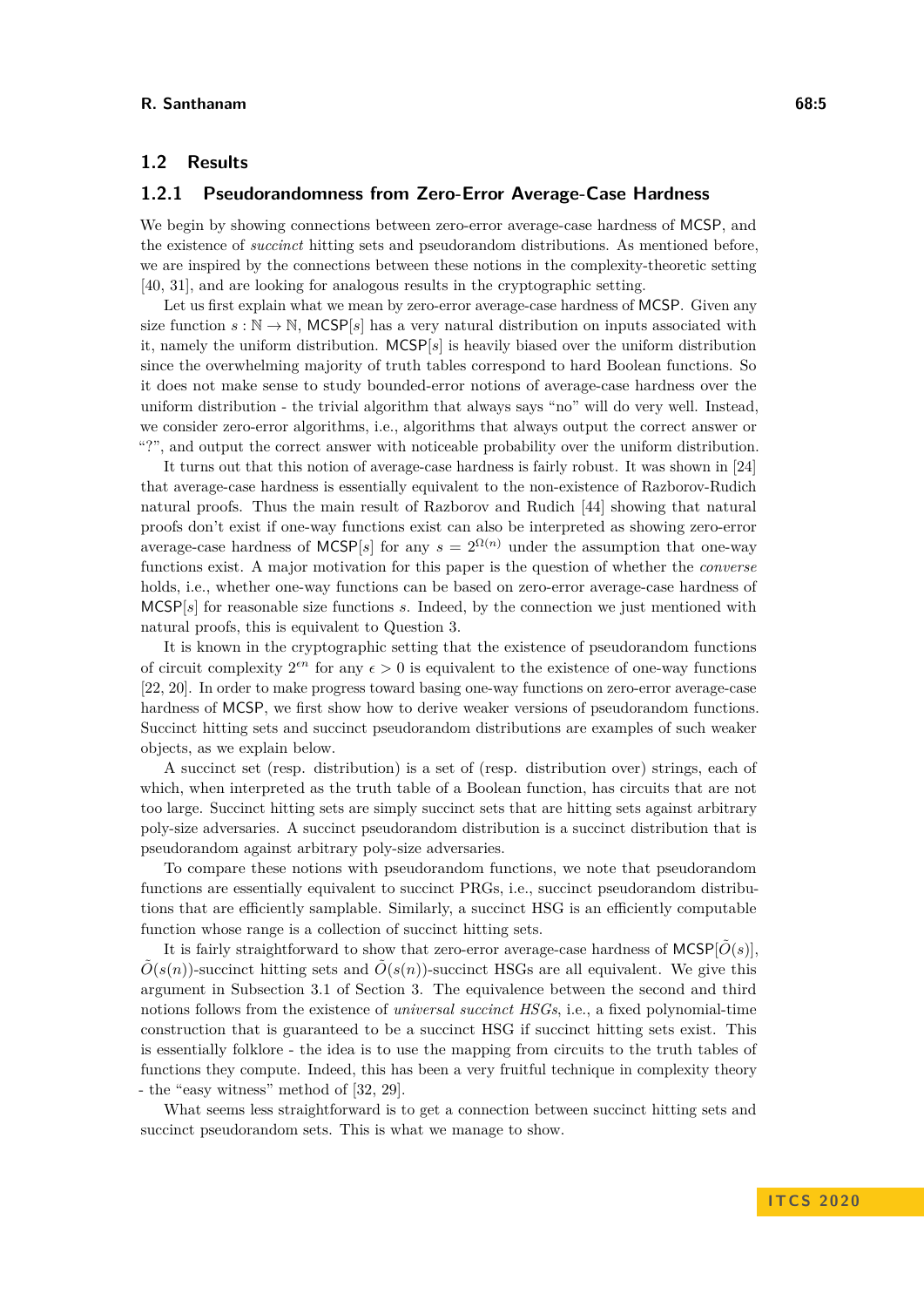## **68:6 Pseudorandomness and the Minimum Circuit Size Problem**

▶ **Theorem 1** (Informal Statement). *The following are equivalent:* 

- **1.** For all  $\epsilon > 0$ , there are succinct hitting sets supported on truth tables of circuit complex*ity*  $2^{\epsilon n}$ *.*
- **2.** For all  $\epsilon > 0$ , MCSP with parameter  $2^{\epsilon n}$  is zero-error hard on average.
- **3.** *For all >* 0*, there are succinct pseudorandom distributions supported on truth tables of circuit complexity* 2 *n.*

It is perhaps surprising that based on a *zero-error* average-case notion of hardness for MCSP, we are able to get pseudorandom distributions that are indistinguishable from random with respect to *bounded two-sided error*.

The proof of Theorem [1](#page-4-0) proceeds via a certain Sampler-Distinguisher game we define here, inspired by the PRF-Distinguisher game in [\[41\]](#page-25-8). The analysis of the game uses the approximate Min-Max theorem of [\[9,](#page-23-11) [38\]](#page-25-12) and is fairly general. We note that the approximate Min-Max theorem has been used in many different contexts in complexity theory and pseudorandomness (see [\[51\]](#page-25-13)), but as far as we are aware, our use of it here to derive pseudorandomness from zero-error average-case hardness is novel.

Indeed our techniques can be used to establish an analogous result for Satisfiability based on Feige's hypothesis [\[16\]](#page-23-12) that random *k*-CNFs of linear density are hard to refute. Feige's hypothesis is essentially a hypothesis about zero-error average-case hardness of *k*-SAT under a natural distribution on *k*-CNFs, just as the non-existence of natural proofs is a hypothesis about zero-error average-case hardness of MCSP. One way of stating the hypothesis is that errorless polynomial-time algorithms, which always output the correct answer or "?" and output the correct answer with high probability over randomly chosen *k*-CNFs of linear density, do not exist.

In this case again, we get a consequence for pseudorandom distributions. Just as the pseudorandom distributions obtained in Theorem [1](#page-4-0) are succinct, i.e., supported on YES instances of MCSP[*s*], here the pseudorandom distributions obtained are supported on satisfiable instances.

<span id="page-5-0"></span>I **Theorem 2** (Informal Statement)**.** *For any fixed integer k, if random k-CNFs with any linear number of clauses are hard to refute for non-uniform poly-time algorithms, then for*  $\epsilon$ *each*  $\epsilon > 0$  *there is a pseudorandom distribution over satisfiable formulas with error*  $\epsilon$ *.* 

We abstract out the main idea behind the proofs of Theorems [1](#page-4-0) and [2](#page-5-0) to show a more general connection between zero-error average-case hardness for a language  $Q \subseteq \{0,1\}^*$ and the existence of pseudorandom distributions supported on a language  $Q' \subseteq \{0,1\}^*$ . We show that such a connection exists whenever there are samplers satisfying a certain *semantic* condition. Recall that a sampler f from *n* bits to *m* bits with seed length  $\ell$  is a polynomial-time computable function such that for any bounded function *g* on *m* bits, for *most* inputs *x* of length *n*, the expectation of  $g(f(x, U_\ell))$  is close to the expectation of  $g(U_m)$ . Samplers are closely related to randomness extractors [\[49\]](#page-25-14). We consider samplers with an additional condition: whenever  $x \in Q$ , for every *y* of length  $\ell$ ,  $f(x, y) \in Q'$ . We call such samplers  $(Q, Q')$ -semantic samplers, and show that the existence of semantic samplers with good parameters implies a strong connection between zero-error average-case hardness and pseudorandomness.

We note that this connection between samplers and pseudorandomness is *different* to the well-known connection of Trevisan [\[47\]](#page-25-15) between hardness-based pseudorandom generators and extractors. Indeed, Trevisan's connection does not involve any semantic property of the extractor.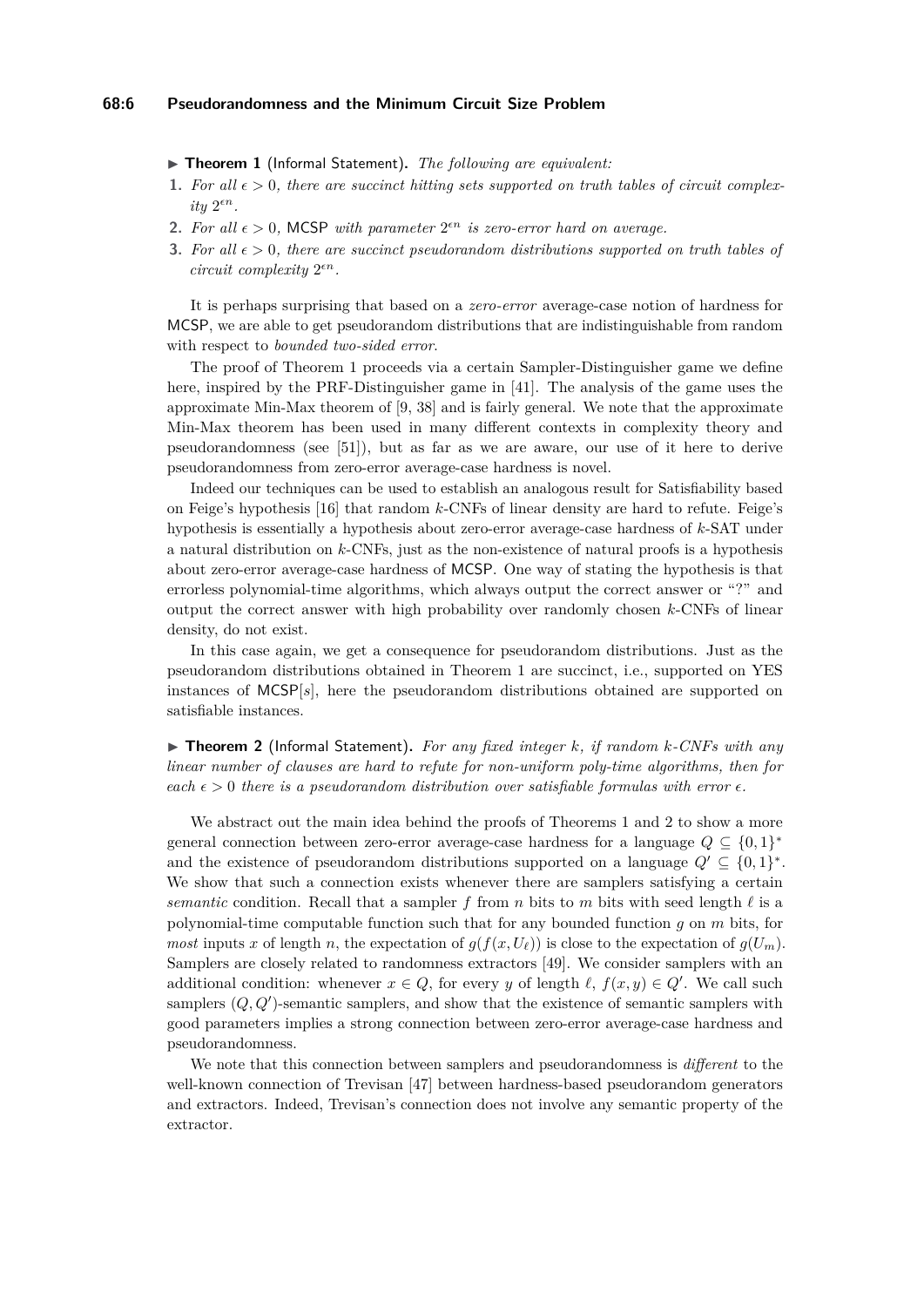# **1.2.2 A New Conjecture and Its Consequences**

Theorem [1](#page-4-0) partly addresses Questions 5 and 6 in Subsection [1.1,](#page-1-0) but it is not clear what it says about the others. Motivated by a belief that the questions in Subsection [1.1](#page-1-0) are all connected and part of a unified picture, we propose a natural conjecture about universal succinct PRGs that results in such a picture.

A universal succinct PRG is a fixed polynomial-time computable function *f* such that if succinct pseudorandom distributions exist, then *f* induces such distributions on uniformly chosen seeds.

#### I **Universality Conjecture** (Informal Statement)**.** *There exist universal succinct PRGs.*

We briefly discuss the context for the Conjecture. Universality is a phenomenon that is widely observed in complexity theory and the foundations of cryptography. For example, there are universal one-way functions [\[36\]](#page-24-13), and via the equivalence between one-way functions and PRGs [\[22\]](#page-24-2), there are universal PRGs in the cryptographic setting. In the complexity-theoretic setting, universal HSGs and PRGs follow from the equivalence of HSGs, PRGs and circuit lower bounds for  $E \stackrel{\text{def}}{=} DTIME(2^{O(n)})$ , together with the existence of complete problems for E. Given the variety of such universal examples, and the variety of ways for establishing that they exist, it is perhaps not unreasonable to expect them in the context of succinct PRGs.

An even closer analogy is to the case of succinct HSGs, which are the one-sided error version of succinct PRGs. As described in the previous subsection, universal succinct HSGs can be shown to exist by interpreting circuits succinctly describing hitting sets as seeds to a hitting set generator. This is a folklore argument that we formalize in Section [3](#page-12-1) as Proposition [9.](#page-12-2) The Universality Conjecture is simply the analogue of Proposition [9](#page-12-2) for pseudorandom distributions.

Next we turn to the consequences of our Conjecture for the questions raised in the introduction. We make a few clarifications about notation in the informal statement of our main result below. *N* always refer to the output size of some generator and is a power of 2, and  $n \stackrel{\text{def}}{=} \log(N)$ . By default, we take the succinctness parameter (i.e., the size of circuits representing each element of the range) to be the same as the seed length. To clarify any further notational issues, please refer to Section [2.](#page-9-0)

<span id="page-6-0"></span>▶ Theorem 3 (Informal Statement). *If the Univerality Conjecture is true, then the following hold:*

- **1.** One-way functions exist iff there is an  $\epsilon < 1$  such that MCSP with parameter  $2^{\epsilon n}$  is *zero-error hard on average.*
- **2.** *One-way functions exist iff auxiliary one-way functions exist.*
- **3.** *One-way functions exist iff natural proofs against* SIZE(poly) *do not exist.*
- **4.** For any  $0 < \epsilon < \delta < 1$ , a succinct HSG with seed length  $N^{\delta}$  implies a succinct HSG with *seed length N .*
- **5.** For any  $\epsilon < 1$ , a succinct HSG with seed length  $N^{\epsilon}$  exists iff MCSP with parameter  $2^{\epsilon n}$  is *zero-error hard on average.*
- **6.** For any  $\epsilon < 1$ , a succinct HSG with seed length  $N^{\epsilon}$  exists iff a PRG with seed length  $N^{\epsilon}$ *exists.*
- **7.** For any  $0 < \epsilon < \delta$ , MCSP with parameter  $2^{\epsilon n}$  is zero-error hard on average iff MCSP with parameter  $2^{\delta n}$  *is zero-error hard on average.*
- **8.** *One-way functions exist iff polynomial-size circuits cannot be learned with membership queries under the uniform distribution in polynomial time.*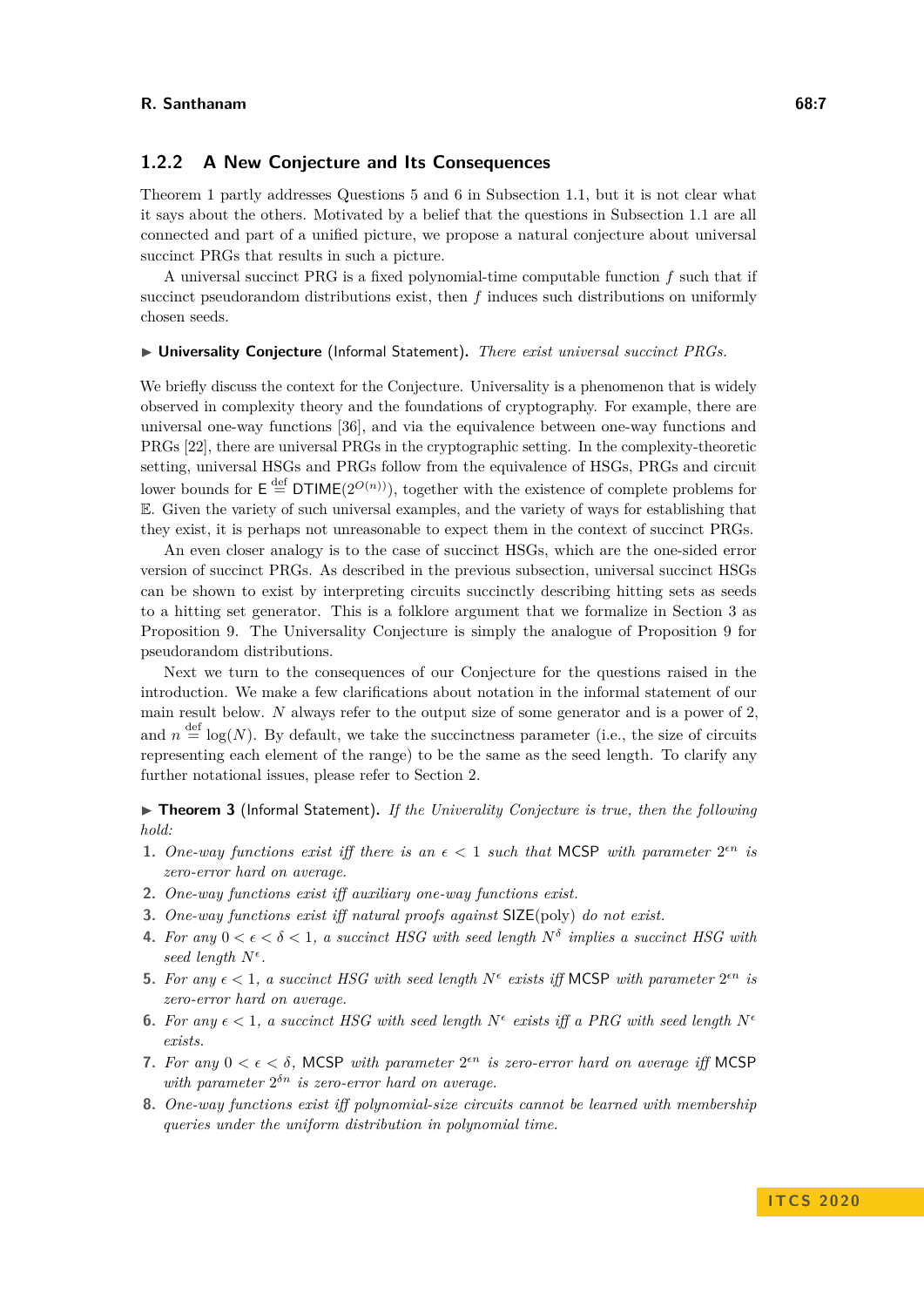#### **68:8 Pseudorandomness and the Minimum Circuit Size Problem**

Items 1 to 3 of Theorem [3](#page-6-0) answer Questions 1 to 3. Items 4 to 6 answer Questions 4 to 6, but for *succinct* HSGs rather than HSGs. Question 7 is also answered by Item 1. Questions 8 and 9 are answered by Items 7 and 8.

Of the items in Theorem [3,](#page-6-0) it is perhaps Item 1 which is of most interest. Most candidate one-way functions are based on problems in NP∩coNP. MCSP, however, is believed by many to be NP-complete, and therefore unlikely to be in coNP. Indeed, a conjecture of Rudich [\[45\]](#page-25-4) even asserts that MCSP is hard on average for coNP.

Item 1 also has implications for Impagliazzo's "Five Worlds" [\[28\]](#page-24-14). In particular, if the Conjecture were true and we could base one-way functions on average-case hardness of MCSP, we would get evidence against the existence of Pessiland: a world where there are problems that are hard on average, but one-way functions do not exist.

We briefly explain how the Conjecture helps to show these results. For every item in Theorem [3,](#page-6-0) one of the two directions of the equivalence was known before, and it is the Conjecture, together with Theorem [1,](#page-4-0) that enables us to show the reverse direction. The crucial aspect of the Conjecture is that it allows us to derive succinct PRGs from succinct pseudorandom distributions. Once we have a PRG, we are able to stretch the PRG using standard techniques, and this enables us to close the chain of implications between average-case hardness of MCSP, succinct HSGs and succinct PRGs.

We discuss some reasons why it might be useful to consider the Universality Conjecture.

First note that common beliefs in the crypto and complexity communities support the Conjecture. Indeed, most complexity theorists and cryptographers believe that one-way functions exist. If one-way functions exist, by [\[22\]](#page-24-2) and [\[20\]](#page-24-10), pseudorandom function generators exist, and any pseudorandom function generator is trivially a universal succinct PRG.

Of course, the issue is not simply *truth* but also *provability*. Is it likely the Universality Conjecture will be proved in the near future? We do not have a strong belief about this, but there is at least some reason to hope that more sophisticated versions of the proof technique of Theorem [1](#page-4-0) might help. More precisely, understanding uniformity and succinctness of approximate strategies for Min-Max games [\[9,](#page-23-11) [38\]](#page-25-12) is a possible direction.

Regardless of whether the Conjecture will be settled in the near future, it could function as an organizing principle connecting various fundamental phenomena that we still don't understand well, including the complexity of MCSP, the hardness of learning, the relationship between uniform and non-uniform versions of one-way functions, the structure of zero knowledge, reducibilities between average-case problems over the uniform distribution, and the role of pseudorandomness in proof complexity, among others.

# **1.2.3 Non-Black-Box Results**

Finally, we show a couple of *non-black-box* results about MCSP. As a meta-complexity problem, i.e., a problem whose instances themselves encode computations, MCSP seems particularly amenable to non-black-box techniques. Hopefully this amenability will come in useful in establishing strong unconditional connections between the hardness of MCSP and the existence of one-way functions. Basing one-way functions on NP-hardness in a black-box fashion has unlikely consequences [\[1\]](#page-23-13), so if MCSP did turn out to be NP-complete and we wished to base one-way functions on its *worst-case* hardness, we would need to use non-black-box techniques.

<span id="page-7-0"></span>Our first result is about circuit classes that are weak in the sense that there are natural proofs useful against them. For such circuit classes (which include  $AC^0$ ,  $AC^0[p]$  for prime p, etc.), we establish a surprising implication from lower bounds for MCSP to lower bounds for P.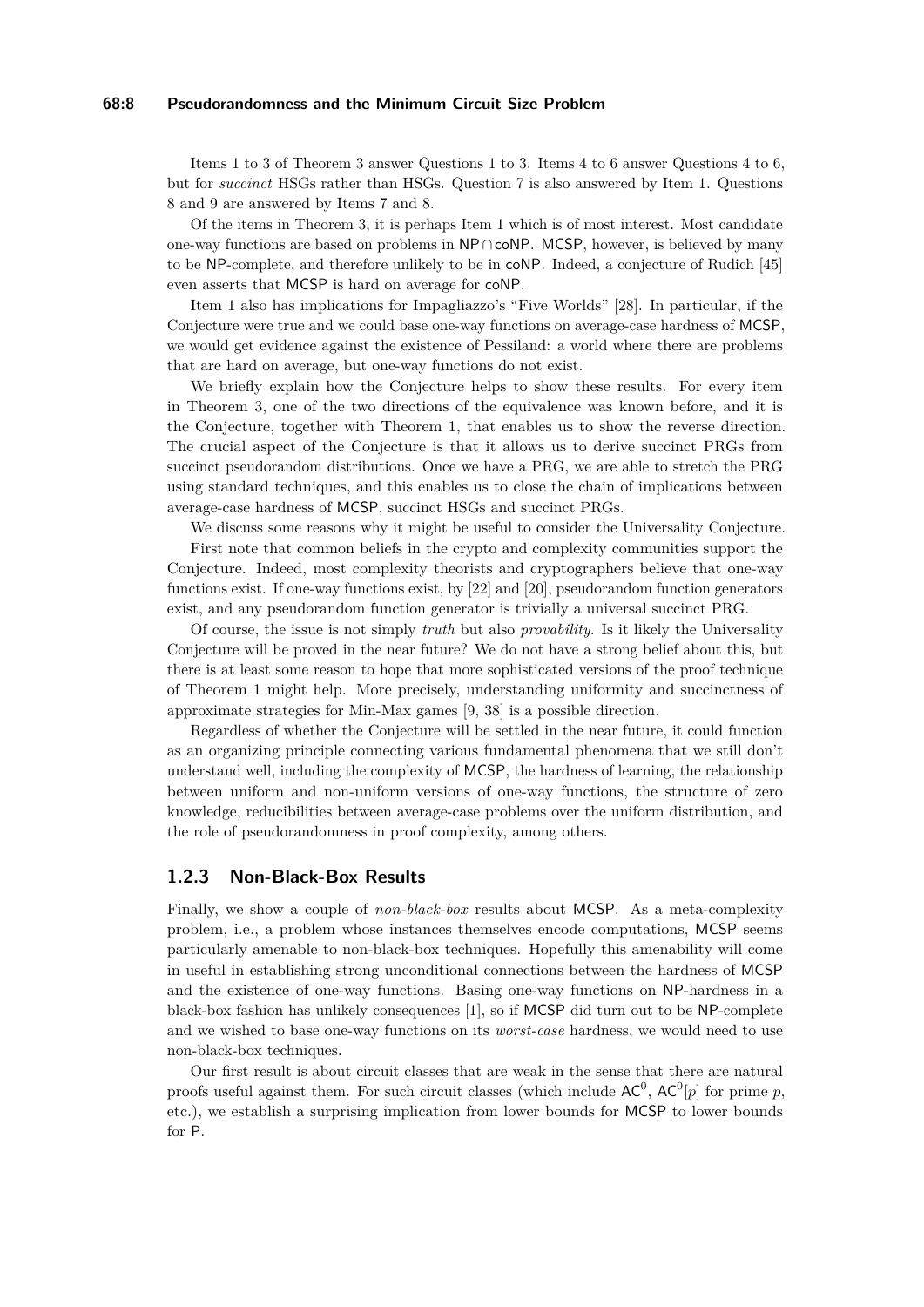▶ **Theorem 4** (Informal Statement). Let  $\mathcal{D}$  be any circuit class closed under projections for *which there are natural proofs against* D*. If there is a constant k such that* MCSP *with parameter*  $n^k$  *is zero-error hard on average against*  $\mathfrak{D}$ *, then* **P** *is not contained in*  $\mathfrak{D}$ *.* 

The proof of Theorem [4](#page-7-0) is non black-box, i.e., it does not work when the circuit class  $\mathfrak{D}$ against which we are arguing is given access to an oracle. Indeed, we can prove that under standard crypto assumptions, there is no black-box implication of the sort we show.

The reason we find the implication in Theorem [4](#page-7-0) somewhat surprising is that the hypothesis is about the hardness of a problem in NP and unlikely to be in P, indeed even believed by many to be NP-complete. Yet the conclusion is about super-polynomial lower bounds within P!

Our next result addresses the relaxed version of Question 10. We observe that a recent search-to-decision reduction of [\[14\]](#page-23-14) for a slight variant of MCSP called AveMCSP (where the question is whether there is a small circuit that computes the input truth table correctly on a 0.9 fraction of inputs) actually gives an approximation to average-case reduction. We note that Shuichi Hirahara [\[23\]](#page-24-0) independently observed an analogous approximation to averagecase reduction for the standard version of MCSP, based on [\[13\]](#page-23-15), however the approximation factor there is much larger.

# <span id="page-8-0"></span>▶ **Theorem 5** (Informal Statement). *There is an approximation to average-case reduction for* AveMCSP*.*

Theorem [5](#page-8-0) has implications for the NP-hardness of problems such as MCSP and AveMCSP. For several NP-hard problems, the theory of probabilistically checkable proofs establishes strong inapproximability results under the  $NP \neq P$  assumption. Thus an approximation to average-case reduction can be considered morally similar to a worst-case to average-case reduction. It is known under standard complexity assumptions that NP-complete problems do not have black-box worst-case to average-case reductions [\[17,](#page-24-9) [12\]](#page-23-10).

Does this suggest that AveMCSP is unlikely to be NP-complete? Not quite! The proof of Theorem [5](#page-8-0) is *also* non black-box, even though the ideas are quite different from the proof of Theorem [4.](#page-7-0)

# **1.3 Related Work**

The first paper to connect the complexity of MCSP with the existence of one-way functions was the "natural proofs" paper of Razborov and Rudich [\[44\]](#page-25-0). Razborov and Rudich do not explicitly consider MCSP - indeed, this problem was only defined in subsequent work of Kabanets and Cai [\[33\]](#page-24-5). The main result of [\[44\]](#page-25-0) states that exponentially-hard one-way functions imply the non-existence of natural proofs with poly-size constructibility that are useful against polynomial-size circuits. This can be re-interpreted [\[24\]](#page-24-4) as saying that if exponentially-hard one-way functions exist, then  $MCSP[poly(n)]$  is zero-error hard on average. Thus an average-case algorithm for MCSP can be used to break *any* one-way function. The main question we consider in this paper is whether the converse holds.

Various works have attempted to connect the existence of one-way functions and their variants with other complexity notions. Ostrovsky and Wigderson [\[42\]](#page-25-3) showed that if  $ZK \neq BPP$ , then auxiliary-input one-way functions exist. They also showed that if ZK is hard for BPP on average (in the bounded-error sense), then one-way functions exist. [\[30\]](#page-24-15) and [\[11\]](#page-23-8) (see also [\[10\]](#page-23-1)) show equivalences between the existence of one-way functions and certain average-case hardness assumptions for learning.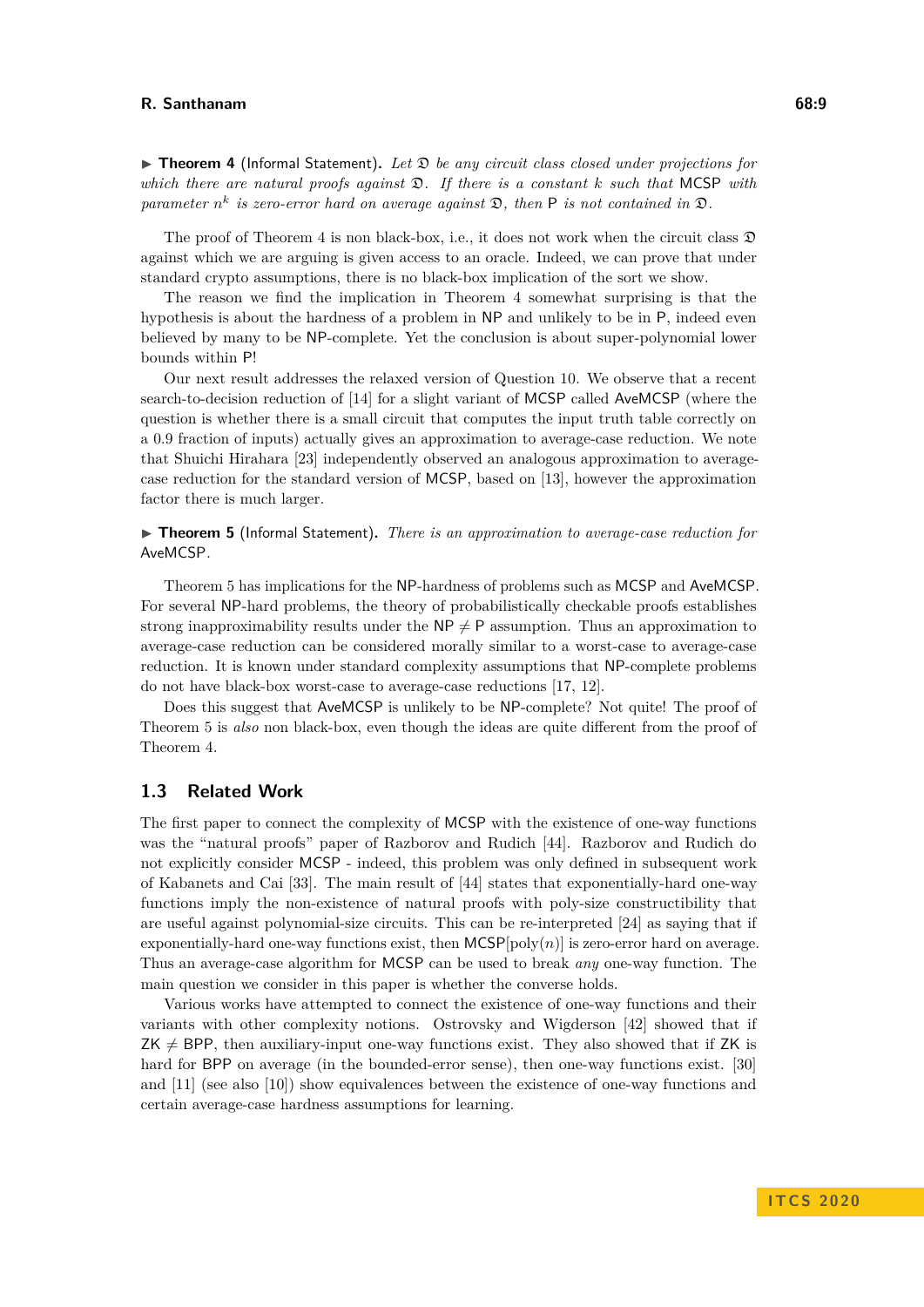#### **68:10 Pseudorandomness and the Minimum Circuit Size Problem**

More recently, interest in the complexity of MCSP and its connections with learning and pseudorandomness has been re-awakened by the result of [\[13\]](#page-23-15) which shows that natural proofs useful against a circuit class  $\mathfrak C$  imply efficient learning algorithms for  $\mathfrak C$ , under certain reasonable conditions on  $\mathfrak{C}$ . Building on this, [\[41\]](#page-25-8) show equivalences between various forms of learning, as well as a dichotomy between learning and pseudorandomness in a certain parameter regime.

A very recent work of Hirahara [\[23\]](#page-24-0) (who obtained his results independently from ours) builds on [\[13\]](#page-23-15) to show that solving MCSP on average in the zero-error sense implies efficient non-trivial approximability of the minimum circuit size. Thus, if MCSP were NP-hard even to approximate non-trivially, the existence of hard-on-average problems in NP would follow. This suggests the possibility of excluding Impagliazzo's Heuristica world [\[28\]](#page-24-14) where NP is hard in the worst case but not hard on average by studying MCSP and showing that it is NP-hard to approximate.

In contrast to [\[23\]](#page-24-0), our focus in this paper is on finding evidence against the existence of Pessiland: another world of Impagliazzo's [\[28\]](#page-24-14) where there are hard-on-average problems but one-way functions do not exist.

# <span id="page-9-0"></span>**2 Preliminaries**

# **2.1 Notation**

For convenience, we use  $f: K \to N$  to denote a function mapping K bits to N bits, i.e.,  $f: \{0,1\}^K \to \{0,1\}^N$ . We let  $\mathcal{F}_{K\to N}$  denote the family of all functions  $f: K \to N$ . We sometimes view a boolean function  $f: N \to 1$  as a subset of  $\{0, 1\}^N$ .

Throughout this paper, we use capital letters to denote the input length and output length of a function when we are interested in interpreting the output as the truth table of a Boolean function. In such a case, we will use a lowercase letter to denote the logarithm of the number represented by the corresponding uppercase letter.

We let  $\mathcal{U}_L$  denote the uniform distribution over  $\{0,1\}^L$ . We occasionally abuse notation and identify a set *S* with the uniform distribution over the set. We say that a function *f* :  $K \to N$   $\varepsilon$ -fools a family of functions  $\mathcal{D} \subseteq \mathcal{F}_{N \to 1}$  if  $|\Pr[g(f(\mathcal{U}_K)) = 1] - \Pr[g(\mathcal{U}_N) = 1]| \leq \varepsilon$ for every  $g \in \mathcal{D}$ .

A function *g*:  $N \to 1$  is  $\gamma$ -dense if  $Pr[g(\mathcal{U}_N) = 1] \geq \gamma$ . We say that  $f \in \mathcal{F}_{K \to N}$  *hits g* is *f*({0, 1}<sup>*K*</sup>)∩ *g*<sup>-1</sup>(1)  $\neq$  Ø.

Given a Boolean function  $f \in \mathcal{F}_{n\to 1}$ ,  $\text{tt}(f)$  is the 2<sup>*n*</sup>-bit string which represents the truth table of *f* in the standard way, and conversely, given a string  $y \in \{0,1\}^{2^n}$ ,  $fn(y)$  is the Boolean function in  $\mathcal{F}_{n\to 1}$  whose truth table is represented by *y*.

Given a circuit class  $\mathfrak{C}$ , we use  $\mathfrak{C}[s(n)]$  to refer to the class of functions computed by **€**-circuits of size  $s(n)$ . Given a language  $L \subseteq \{0, 1\}^*$ , co-*L* denotes the complement of *L*.

We say a circuit class  $\mathfrak C$  is standard if there is a quasi-linear time Turing machine which, given a representation  $\tilde{C}$  of a circuit *C* from the class and an input *x*, computes  $C(x)$ . All commonly studied circuit classes contained in the class of general Boolean circuits are standard.

For a size bound  $s: \mathbb{N} \to \mathbb{N}$ , we use quasi- $s(n)$  to denote a function of growth rate  $s(n)$  · poly( $\log s(n)$ ).

The density of a set  $A \subseteq \{0,1\}^N$  is  $|A|/2^N$ . Given a language L and an integer n,  $L_n = L \cap \{0, 1\}^n$  denotes the slice of *L* at length *n*.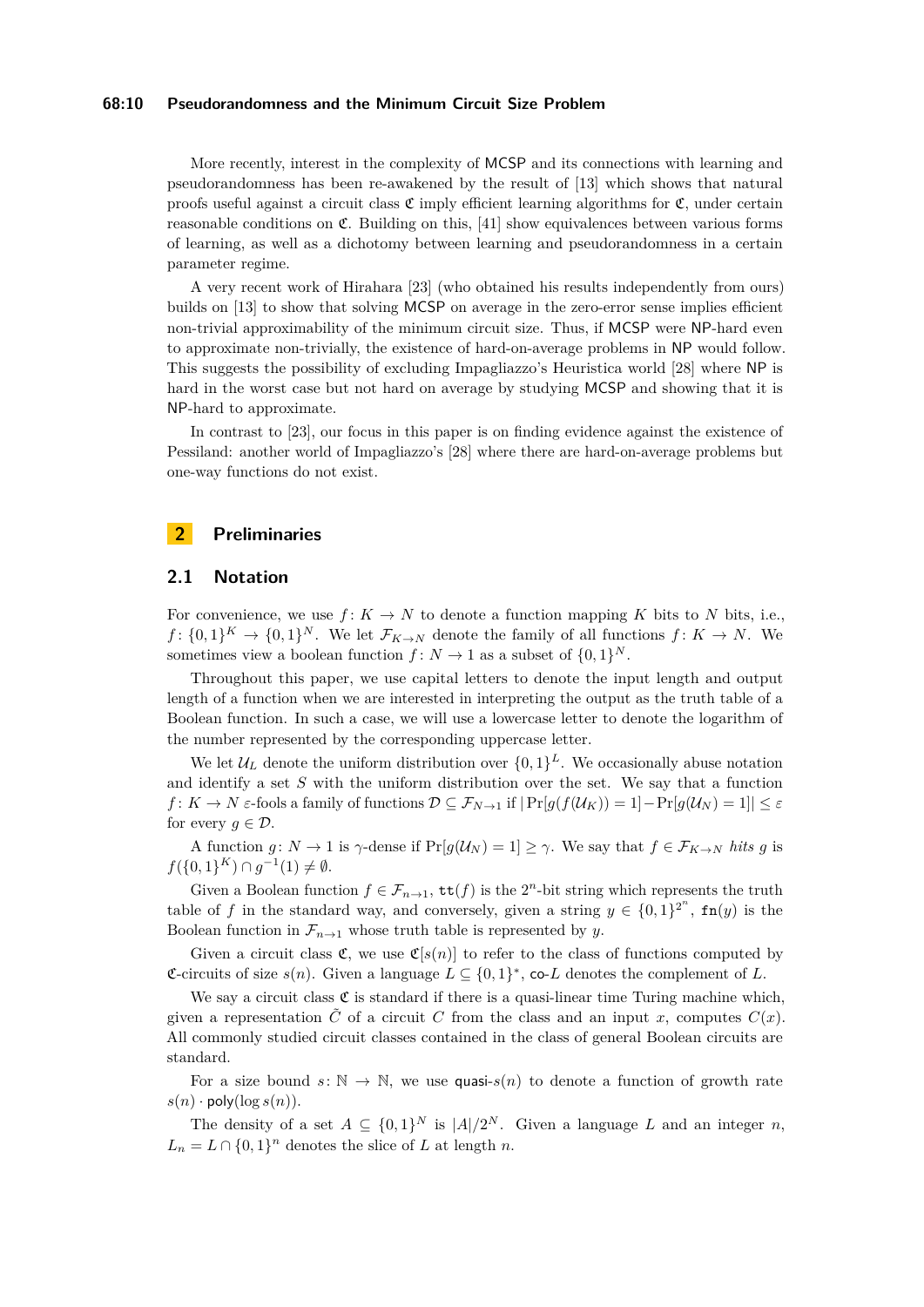#### **2.2 Pseudorandomness and Average-Case Hardness**

Let  $K: \mathbb{N} \to \mathbb{N}$  be a function such that  $K(N) < N$  for all N, and  $\epsilon: \mathbb{N} \to [0,1]$  be a function. Moreover, let  $\mathfrak C$  be a complexity class and  $\mathfrak D$  be a class of functions. A  $\mathfrak C$ -PRG against  $\mathfrak D$  with seed length *K* and error *ε* is a sequence  $f = \{f_N\}_{N \in \mathbb N}$  of functions such that (*i*)  $f \in \mathcal{F}_{K(N) \to N}$ ; (*ii*)  $f \in \mathfrak{C}$ ; and (*iii*) the output of  $f_N \in (N)$ -fools every function in  $\mathcal{F}_{N \to 1} \cap \mathfrak{D}$ , whenever *N* is sufficiently large. If  $\epsilon$  is left unspecified, it will be taken to be  $1/N^{\omega(1)}$  by default. Similarly  $\mathfrak C$  will be taken to be  $DTIME(poly(N))$  by default, and  $\mathfrak D$  will be taken to be  $\mathsf{SIZE}(\text{poly}(N))$  by default. Note that in this default situation, the generator is computable in a *fixed* polynomial time in its output length, but must be secure against arbitrary poly-size distinguishers.

We say  $f = \{f_N\}_{N \in \mathbb{N}}$  is a  $\mathfrak{C}$ -HSG against  $\mathfrak{D}$  if instead of condition *(iii)* above the output of  $f_N$  hits every set  $A_N \subseteq \{0,1\}^N$  of density  $\epsilon(N)$  in  $\mathfrak{D}$ . Again the error parameter is taken to be  $1/N^{\omega(1)}$  by default.

It is instructive to consider the following examples: standard cryptographic PRGs are default PRGs with seed length  $K(N) = N^{\Omega(1)}$ , while complexity-theoretic (Nisan-Wigderson) PRGs are E-PRGs against SIZE(*N*) with error 1*/N*, where the seed length can be anything between  $\log N$  and  $N-1$ .

We say the seed length *K* is non-trivial if  $K(N) < N$ .

We will be interested in *succinct* pseudorandom distributions and hitting sets. Let  $\mathfrak{C}$ be a circuit class and  $\epsilon : \mathbb{N} \to [0, 1]$  be an error bound. We say that there are **C-succinct** pseudorandom distributions against  $\mathfrak{D}$  with error  $\epsilon$  if there is a set  $S \subseteq \{0,1\}^*$  and a probability distribution  $\mu_S$  supported on *S* such that for each *N* a power of 2, *(i)* For each  $y \in S_N$ ,  $\text{fn}(y) \in \mathfrak{C}$ ; and  $(ii) | \Pr_{y \leftarrow \mu_S}[g(y) = 1] - \Pr_{y \leftarrow \mathcal{U}_N}[g(y) = 1] | \leq \epsilon(N)$  for every  $g \in \mathcal{D}$ . By default, we will take  $\epsilon(N)$  to be  $1/N^{\omega(1)}$  as usual.

Similarly, we say that there are **C-succinct** hitting sets against  $\mathfrak{D}$  with error  $\epsilon$  if there is a set  $S \subseteq \{0,1\}^*$  such that for each *N* a power of 2, (*i*) For each  $y \in S_N$ ,  $fn(y) \in \mathfrak{C}$ ; and (*ii*) For each set  $A_N \subseteq \{0,1\}^N$  of density  $\epsilon(N)$ ,  $S_N$  has non-empty intersection with  $A_N$ .

A C-succinct PRG is simply a PRG that induces a C-succinct pseudorandom distributions when a seed of any given length is chosen uniformly at random, and a  $\mathfrak{C}\text{-}$  succinct HSG is a HSG whose range is a collection of  $\mathfrak{C}$ -succinct hitting sets.

**▶ Definition 6** (Universal Succinct Generators). Let  $\mathfrak{C}$  be a circuit class and  $K : \mathbb{N} \to \mathbb{N}$  be a *function. A universal* C*-*succinct *HSG with seed length K is a poly-time computable sequence*  $f = \{f_N\}_{N \in \mathbb{N}}$  *of functions from*  $K(N)$  *bits to*  $N$  *bits such that if there are*  $\mathfrak{C}$ -succinct *hitting sets against* SIZE(poly) *with error*  $\epsilon(N)$ *, then f is a* C-succinct *HSG with error*  $\epsilon(N)$ *. A universal* C*-*succinct *PRG with seed length K is a poly-time computable family f of functions from K*(*N*) *bits to N bits such that if there are* C*-*succinct *pseudorandom distributions against* SIZE(poly) with error  $\epsilon(N)$ , then f is a  $\mathfrak{C}$ -succinct *PRG* with error  $\epsilon(N)$ . A non-uniform *universal* C*-*succinct *PRG with seed length K is a poly-size computable family f of functions from K*(*N*) *bits to N bits such that if there are* C*-*succinct *pseudorandom distributions against* SIZE(poly) with error  $\epsilon(N)$ , then f is a  $\mathfrak{C}$ -succinct SIZE(poly)-PRG with error  $\epsilon(N)$ .

Given  $\epsilon : \mathbb{N} \to \mathbb{R}$ , a one-way function with security  $\epsilon(N)$  is a polynomial-time computable sequence of functions  $f = \{f_N : K(N) \to N\}$  for some  $K(N) = N^{\Omega(1)}$ , such that for any sequence  $\{C_N\}$  of polynomial-size circuits, for large enough *N*,  $\Pr_{x \sim U_N}[f_N(C_N(1^N, f(x)))$  =  $f_N(x) \leq \epsilon(N)$ . A one-way function is called *weak* if it has security  $1-1/\text{poly}(N)$ , and *strong* if it has security  $1/N^{\omega(1)}$ . One-way functions are often defined against uniform adversaries; in this work, we only consider security against non-uniform adversaries.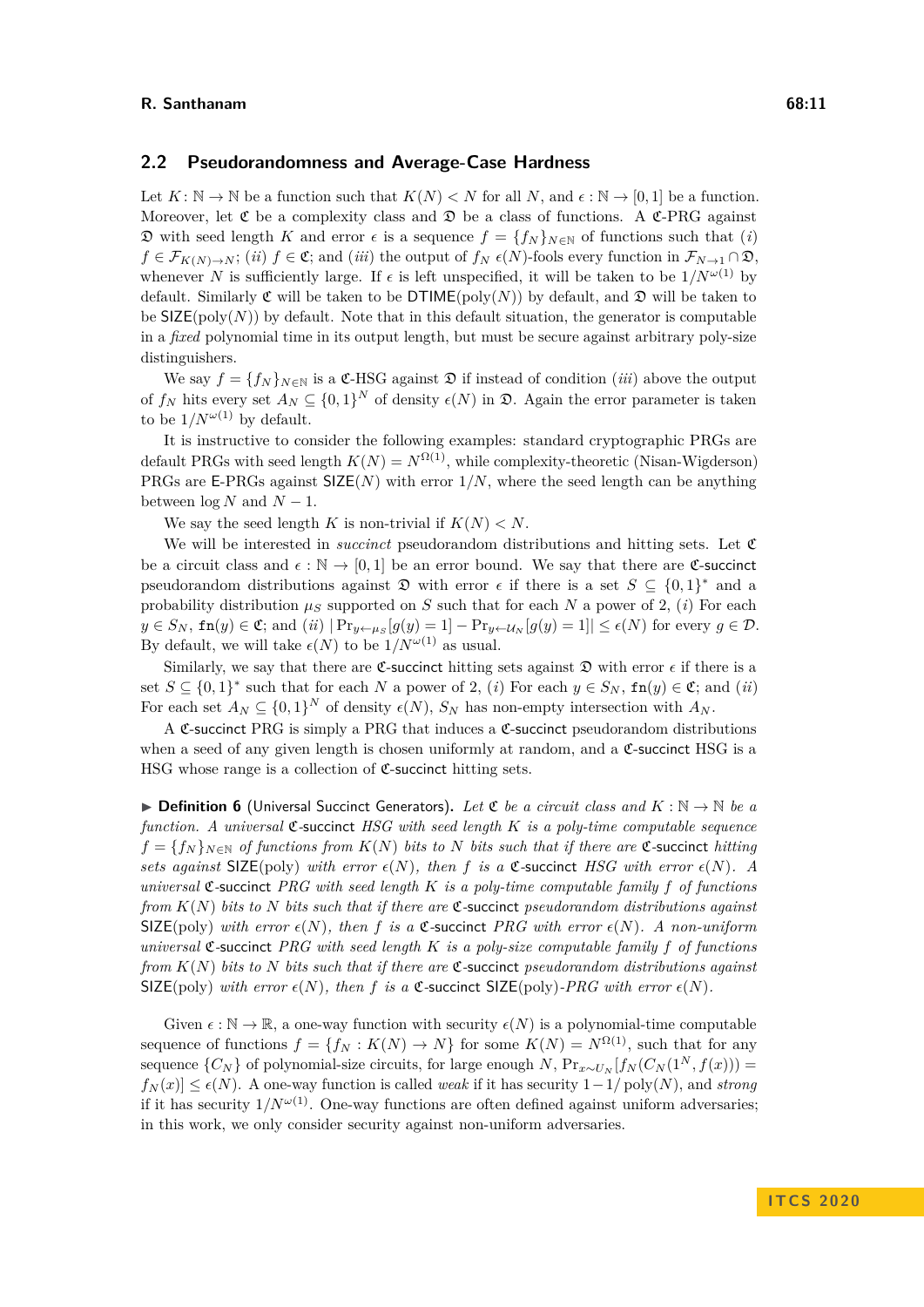#### **68:12 Pseudorandomness and the Minimum Circuit Size Problem**

Informally, an auxiliary-input one-way function is a poly-time computable sequence of functions *f* with an "auxiliary" input *z* such that for any poly-size adversary, there is an infinite set of auxiliary inputs *z* for which *f* is hard to invert. For a formal definition and a good discussion of the significance of auxiliary-input one-way functions, see [\[48\]](#page-25-16).

We require a notion of zero-error average-case hardness for languages. Given a parameter  $\epsilon : \mathbb{N} \to [0,1],$  a language  $Q \subseteq \{0,1\}^*$ , and a circuit class  $\mathfrak{D}$ , we say that  $Q$  is zero-error average-case feasible for  $\mathfrak{D}$  with success probability  $\epsilon$  if there is a sequence of circuits  $D_N \in \mathfrak{D}$ such that for each  $N$ ,  $D_N$  always outputs 0,1 or "?", never outputs the wrong answer for any input to *Q*, and outputs "?" with probability at most  $1 - \epsilon(N)$ . We say *Q* is zero-error average-case easy if it is average-case feasible for  $SLSE[poly]$  with success probability  $1/N^{O(1)}$ .

We say that *Q* is zero-error average-case infeasible for  $\mathfrak D$  with success probability  $\epsilon$  if for every sequence of circuits  $D_N \in \mathfrak{D}$  such that  $D_N$  always outputs 0,1 or "?", for large enough *N*, *D<sup>N</sup>* either outputs the wrong answer for some input to *Q* or outputs "?" with probability greater than  $1-\epsilon(N)$ . We say *Q* is zero-error average-case hard if it is average-case infeasible for  $\text{SIZE}[\text{poly}]$  with success probability  $1/N^{O(1)}$ .

Note that hardness is not just defined as the complement of easiness - hardness and easiness are both required to hold on almost all input lengths.

# **2.3 MCSP, Natural Proofs and Learning**

 $MCSP[s(n)]$  denotes the Minimum Circuit Size Problem for a size parameter  $s(n)$ , where the truth table given as input to the problem has size  $2<sup>n</sup>$ . In other words, an input truth table is a positive instance if and only if it is computed by a circuit of size at most  $s(n)$ . This notation is adopted for convenience. Thus the most interesting functions  $s(n)$  would satisfy  $n \leq s(n) \leq 2^n$ . Given a class  $\mathfrak{C}, \mathfrak{C}\text{-MCSP}[s(n)]$  denotes MCSP for  $\mathfrak{C}\text{-circuits}$ . In case the input size N is not a power of two, we consider the input truth table to be the first  $2^{\lfloor \log(N) \rfloor}$ bits of the input.

We also require some variants of MCSP. Given an approximation parameter  $\delta : \mathbb{N} \to [0,1],$ and size functions  $c, s : \mathbb{N} \to \mathbb{N}$  with  $n \leq c(n) \leq s(n) \leq 2^n$  for all  $n, \delta$ -AveMCSP $[c, s]$  is the following promise problem: YES instances are truth tables of Boolean functions that can be  $\delta(n)$ -approximated by circuits of size at most  $c(n)$ , and NO instances are truth tables of Boolean functions that cannot be  $\delta$ -approximated by circuits of size at most  $s(n)$ . When  $\delta$  is left unspecified, we take it to be 0.9 for convenience.

We say that  $\mathfrak{R} = {\mathcal{R}_n}_{n \in \mathbb{N}}$  is a *combinatorial property* (of boolean functions) if  $\mathcal{R}_n \subseteq \mathcal{F}_n$ for all *n*. We use  $L_{\mathfrak{R}}$  to denote the language of truth-tables of functions in  $\mathfrak{R}$ . Formally,  $L_{\mathfrak{R}} = \{y \mid y = \mathtt{tt}(f) \text{ for some } f \in \mathcal{R}_n \text{ and } n \in \mathbb{N}\}.$ 

 $\triangleright$  **Definition 7** (Natural Properties [\[44\]](#page-25-0)). Let  $\mathfrak{R} = \{ \mathcal{R}_n \}$  be a combinatorial property, C *a circuit class, and* D *a* (*uniform or non-uniform*) *complexity class. We say that* R *is a*  $\mathfrak{D}\text{-}natural \text{ property useful against } \mathfrak{C}[s(n)] \text{ if there is } n_0 \in \mathbb{N} \text{ such that the following holds:}$ 

(i) Constructivity.  $L_{\mathfrak{R}} \in \mathfrak{D}$ .

(ii) Density. *For every*  $n \geq n_0$ ,  $\Pr_{f \sim \mathcal{F}_n}[f \in \mathcal{R}_n] \geq 1/2$ *.* 

(iii) Usefulness. *For every*  $n \geq n_0$ *, we have*  $\mathcal{R}_n \cap \mathcal{C}_n[s(n)] = \emptyset$ *.* 

By default,  $\mathfrak D$  is taken to be SIZE[poly].

It has been observed that the density parameter in the definition above can be amplified using a straightforward reduction (cf. [\[13\]](#page-23-15)).

**Proposition 8** ([\[24\]](#page-24-4)). Let  $s : \mathbb{N} \to \mathbb{N}$  be a size function. MCSP[ $s(n)$ ] is zero-error easy on *average iff there are* SIZE(poly)*-natural properties useful against* SIZE[*s*(*n*)]*.*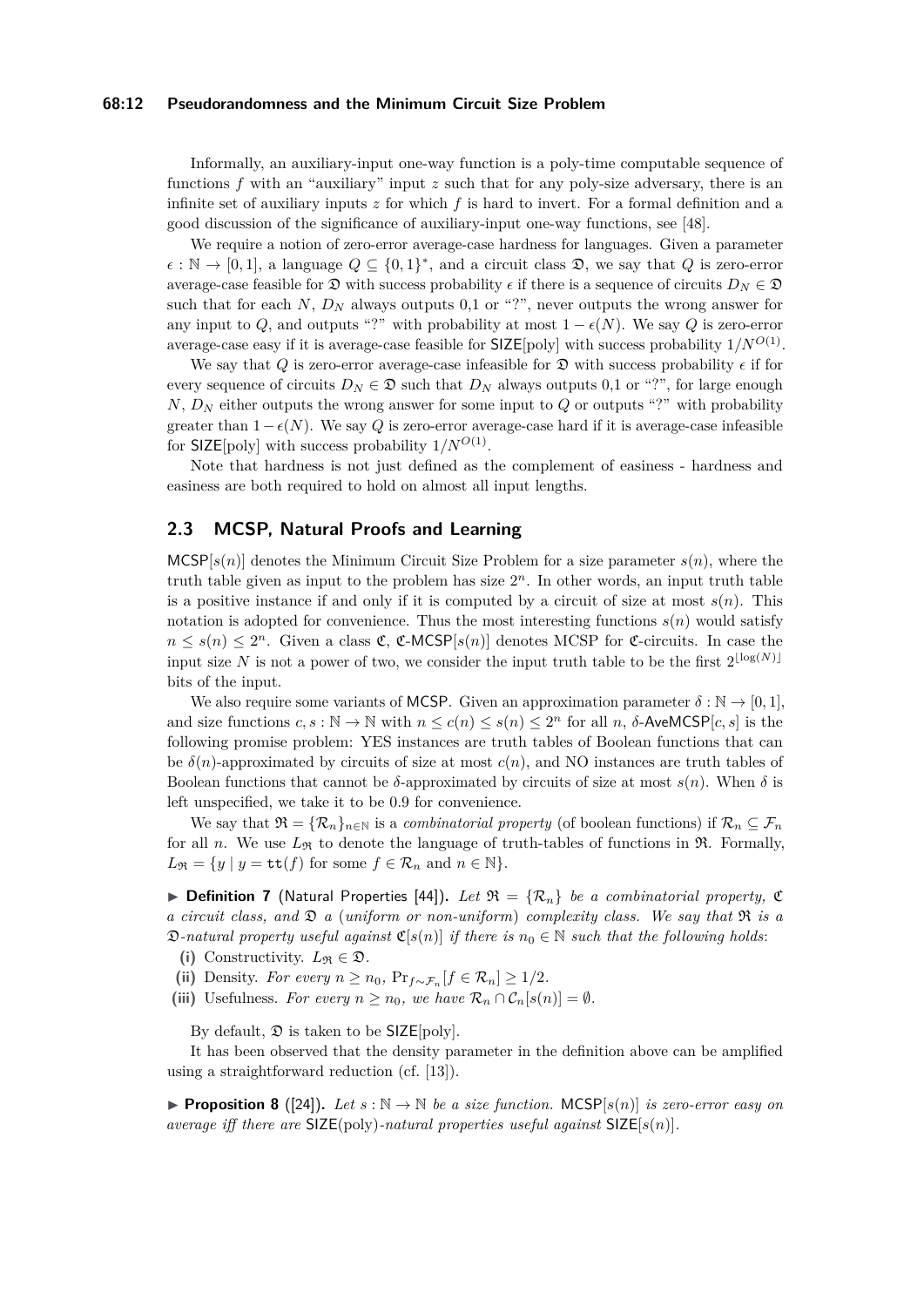We give only a brief description of learning in Valiant's PAC model. We will be concerned here only with learning using membership queries under the uniform distribution. A learning algorithm in this context is a probabilistic oracle algorithm making queries to an oracle for some function *f*. Given a circuit class  $\mathfrak{C}$  and a function  $T : \mathbb{N} \to \mathbb{N}$ , a time *T* learner for  $\mathfrak{C}$ is an oracle algorithm which given input  $1<sup>n</sup>$  and oracle access to a function  $f$  from  $C$  halts in time  $T(n)$  and outputs with high probability a circuit computing f correctly on a 0.9 fraction of inputs of length *n*.

# <span id="page-12-1"></span>**3 Hitting Sets, Pseudorandom Distributions and the Hardness of MCSP**

## <span id="page-12-0"></span>**3.1 Succinct HSGs and MCSP**

<span id="page-12-2"></span>We first observe that there is a universal succinct HSG.

**Proposition 9.** Let  $\mathfrak{C}$  *be any standard circuit class, and*  $s : \mathbb{N} \to \mathbb{N}$  *be any function such that*  $n \leq s(n) \leq 2^n$  *for all n. There is a universal*  $\mathfrak{C}[s(n)]$ *-succinct HSG U with seed length* quasi- $s(n)$ .

**Proof.** The idea of the proof is simple. We define a HSG U with seed length quasi- $s(n)$  that interprets its seed as the representation of a  $\mathfrak{C}$ -circuit of size  $s(n)$ , and outputs the truth table of the function computed by this circuit. *U* can be computed in time  $2^n$ quasi- $s(n)$ , which is quasi-quadratic in  $N = 2<sup>n</sup>$ .

We need to show that *U* is a universal  $\mathfrak{C}[s(n)]$ -succinct HSG. The  $\mathfrak{C}[s(n)]$ -succinctness is immediate from the definition of the HSG - every output of the HSG is the truth table of a Boolean function in  $\mathfrak{C}[s(n)]$ . For the universality, suppose that there is some collection *H* of  $\mathfrak{C}[s(n)]$ -succinct hitting sets. Every string in this collection is the truth table of a Boolean function in  $\mathfrak{C}[s(n)]$ . Hence *H* is contained in the range of *U*, from which it follows that the range of  $U$  is a collection of hitting sits.

Next we observe that the existence of succinct hitting set generators is equivalent to hardness for MCSP. This observation is closely related to similar observations in the theory of Boolean or arithmetic circuit complexity and meta-mathematics of lower bounds [\[53,](#page-25-7) [21,](#page-24-16) [18\]](#page-24-17).

<span id="page-12-3"></span>**Proposition 10.** Let  $\mathfrak{C}$  be a standard circuit class and  $\mathfrak{D}$  be a family of functions. Moreover, *let*  $s(n) \geq n$ *. For every large n, the following are equivalent:* 

- **1.** *There are*  $\mathfrak{C}[\text{quasi-}s(n)]$ -succinct *hitting sets against*  $\mathfrak{D}$
- **2.** *There is a*  $\mathfrak{C}[\text{quasi-}s(n)]$ -succinct *HSG with seed length* quasi- $s(n)$  *against*  $\mathfrak{D}$
- **3.** C*-*MCSP[quasi*-s*(*n*)] *is zero-error average-case hard against* D*.*

**Proof.** The second item follows from the first by Proposition [9.](#page-12-2)

Next we show that the third item follows from the second. Let *H* be a  $\mathfrak{C}[\text{quasi-}s(n)]$ succinct HSG against  $\mathfrak{D}$ . Assume for the sake of contradiction that  $\mathfrak{C}\text{-MCSP}[\text{quasi-}s(n)]$  is zero-error average-case solvable with success probability  $1/N^{O(1)}$  in  $\mathfrak{D}$ , where  $N = 2^n$ . This implies that there is a subset *A* of co-C-MCSP[quasi- $s(n)$ ] with density  $1/N^{O(1)}$ . For each large *N*,  $A_N$  has no strings of **C**-circuit complexity  $\leq$  quasi- $s(n)$ , hence  $A_N$  does not intersect the range of  $H_N$  for such *N*. Yet the density of  $A_n$  is at least  $1/N^{O(1)}$ , which contradicts the assumption that  $H$  is a HSG against  $\mathfrak{D}$ .

Finally we show that the first item follows from the third. Suppose  $\mathfrak{C}\text{-MCSP}[\text{quasi-}s(n)]$ is zero-error average-case hard against D. Consider the set of truth tables of functions with  $\mathfrak{C}$ -complexity at most quasi-*s*(*n*). We show that this is a collection of  $\mathfrak{C}$ [quasi-*s*(*n*)]-succinct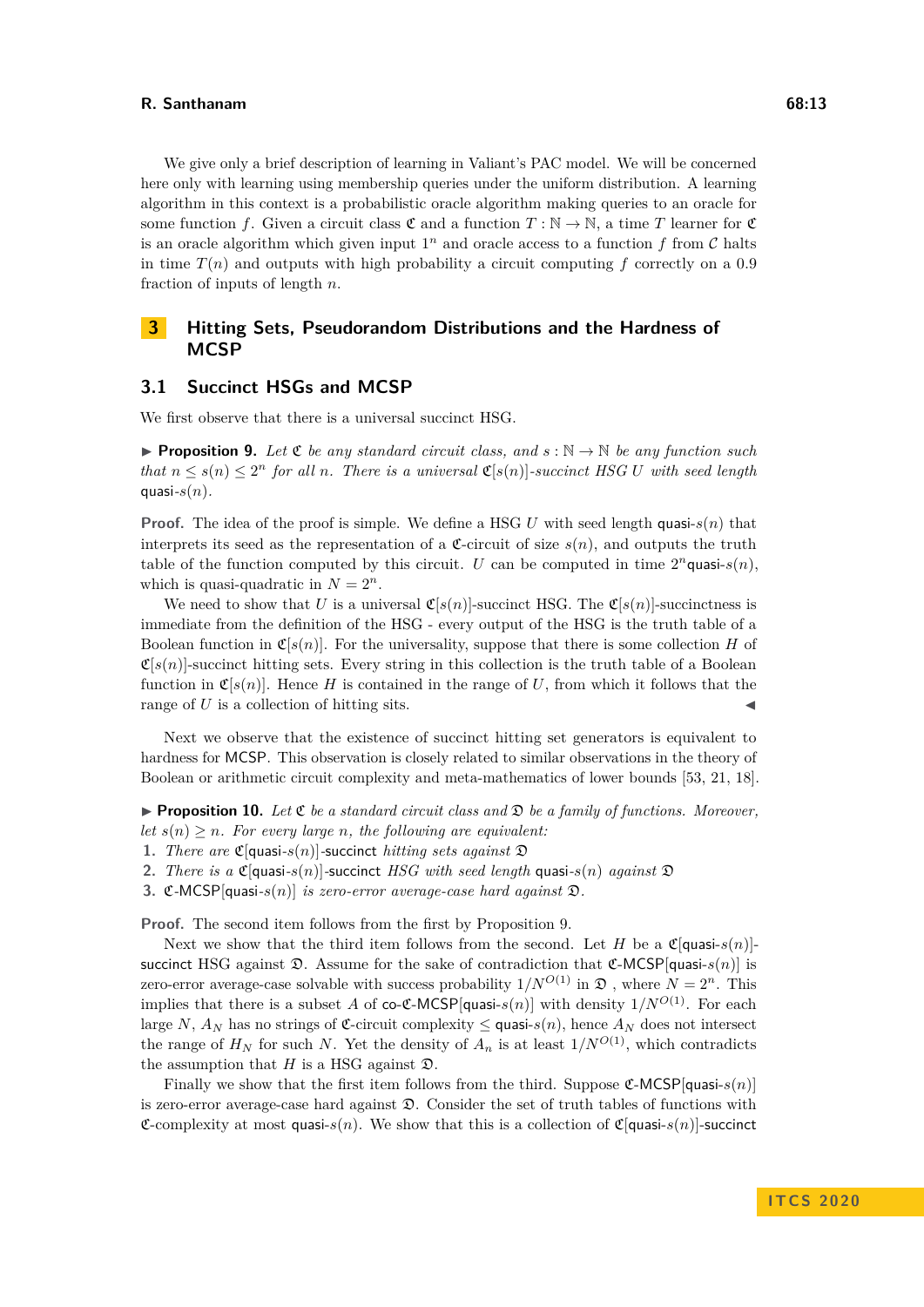#### **68:14 Pseudorandomness and the Minimum Circuit Size Problem**

hitting sets against  $\mathfrak{D}$ . The succinctness condition follows from the definition of the set. To show that this is a collection of hitting sets, suppose to the contrary that there is a set  $A \in \mathfrak{D}$  such that  $A_N$  has density  $1/N^{O(1)}$  for each *N* a power of 2, and *A* does not intersect the collection. Then we can define a zero-error average-case algorithm which outputs 0 for  $x \in A$  and "?" otherwise. This algorithm only outputs 0 on truth tables that do not have quasi- $s(n)$  size  $\mathfrak{C}$ -circuits, hence it always outputs the correct answer when it does not output "?". By the density condition on *A*, the algorithm has success probability  $1/N^{O(1)}$ .  $\mathcal{L} = \mathcal{A}$ 

# **3.2 From Zero-Error Average-Case Hardness to Succinct Pseudorandomness**

In this section, we show that zero-error average-case hardness for MCSP in fact yields succinct *pseudorandom* distributions, where the complexity parameter of the succinctness is slightly worse than that of the MCSP problem we assume to be hard.

In fact, we show something more general for languages  $Q, Q' \subseteq \{0, 1\}^*$ : assuming the existence of certain "semantic" samplers, zero-error average-case hardness over the uniform distribution for a problem *Q* implies the existence of pseudorandom distributions supported on YES instances of  $Q'$ . The main idea for showing the implication to pseudorandomness is to analyze a family of *Sampler-Distinguisher* zero-sum games, which we introduce in this work. This is inspired by, but different from, the PRF-Distinguisher game analyzed in [\[41\]](#page-25-8). The strategies of the row player in the Sampler-Distinguisher game are YES instances of a given length for the problem *Q* we wish to solve. The strategies of the column player are circuits from some circuit class  $\mathfrak{D}$ , corresponding to the class against which we are analyzing average-case hardness.

The payoff corresponding to a row (instance) *x* and column (circuit) *D* is defined as the average of  $D(x_i)$ ,  $j = 1...k$  minus the expectation of *D* on inputs of length  $|x_i|$ . Here the strings  $x_j$  are generated from  $x$  to have the following properties. First, when  $x$  is a YES instance of *Q*, the *x*<sub>*j*</sub>'s are YES instances of *Q*'. Second, when *y* is random, the set  $\{y_i\}$  is a good sampler with high probability, meaning that it can be used to estimate the expectation of any bounded function to within reasonable error.

We are able to argue that when the Row player wins the game, there are succinct pseudorandom distributions against  $\mathfrak{D}$ , and when the column player wins the game, there is a zero-error average case algorithm for *Q*. The argument in the second case relies on the approximately optimal succinct strategies for zero-sum games given by [\[9,](#page-23-11) [38\]](#page-25-12).

<span id="page-13-0"></span>► **Lemma 11** ([\[9,](#page-23-11) [38\]](#page-25-12)). Let M be a  $r \times c$  matrix with entries in  $[-1, 1]$  representing the payoffs *of a zero-sum game. Let*  $v(M)$  *denote the value of the game. Let*  $\delta < 1$  *be a parameter. Then there is a strategy for the row (Min) player supported uniformly on at most*  $10 \log(c)/\delta^2$  *pure strategies that guarantees her a payoff at most*  $v(M) + \delta$  *and a strategy for the column (Max) player supported uniformly on at most*  $10 \log(r)/\delta^2$  *pure strategies that guarantees here a payoff at least*  $v(M) - \delta$ .

We will need a special case of the standard Hoeffding inequalities.

<span id="page-13-1"></span>**Proposition 12** ([\[27\]](#page-24-18)). Let  $X_1 \ldots X_n$  be independent random variables taking values in  $[-1, 1]$ *. Let*  $\bar{X} \stackrel{\text{def}}{=} \sum_i X_i/n$  denote the empirical mean of these variables. Then, for any  $t > 0$ ,  $Pr(|\bar{X} - E(\bar{X})| \ge t) \le 2e^{-t^2n/2}$ .

We now define the notion of semantic sampler we require.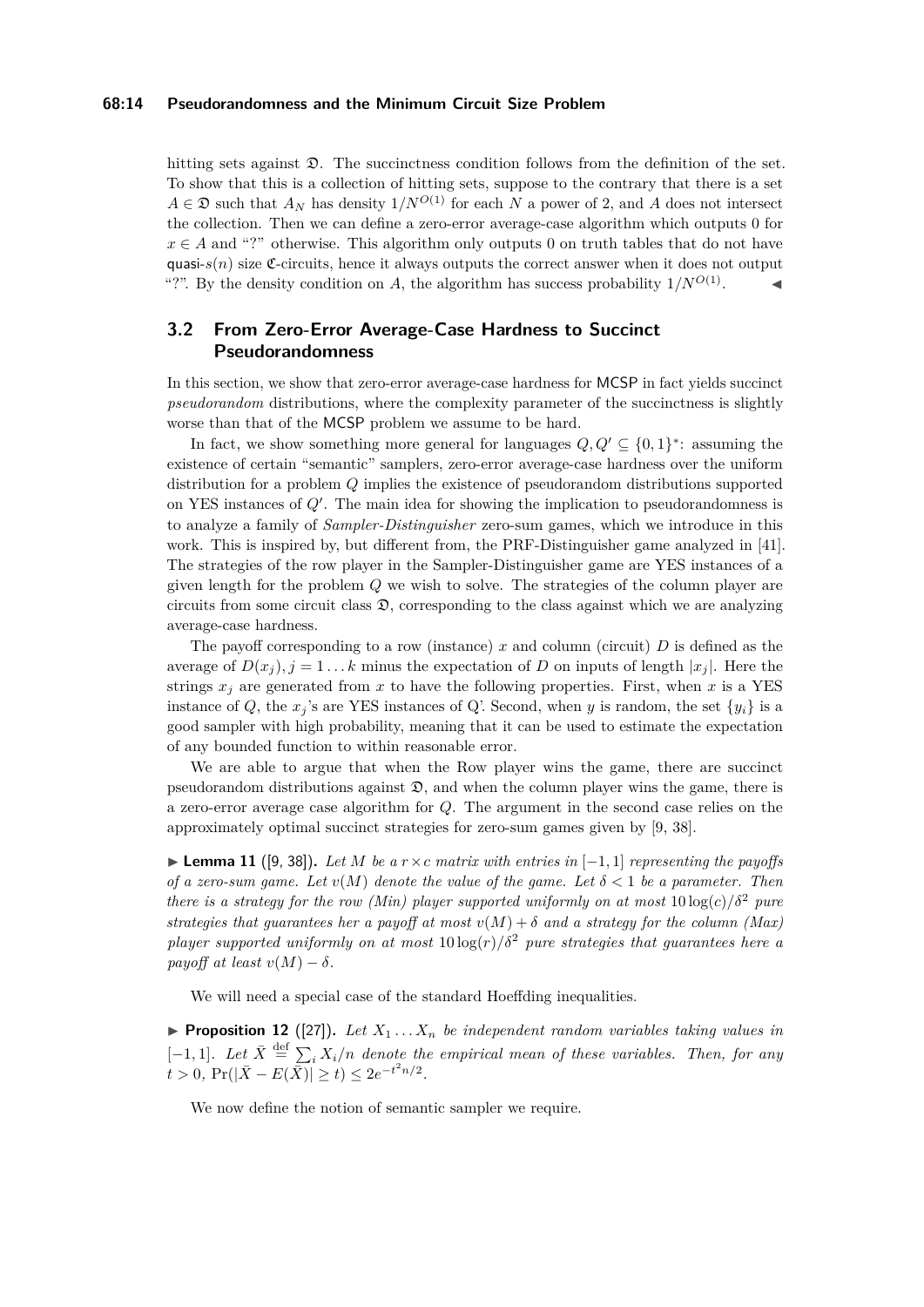**► Definition 13.** Let  $Q, Q' \subseteq \{0, 1\}^*$  be languages,  $\ell, m : \mathbb{N} \to \mathbb{N}$  and  $\epsilon, \delta : \mathbb{N} \to [0, 1]$  be *functions.* A poly-time computable sequence of functions  $f = \{f_N : \{0,1\}^N \times \{0,1\}^{\ell(N)} \to$  $\{0,1\}^{m(N)}\}$  *is a*  $(Q, Q')$ -semantic sampler f with seed length  $\ell$ , output length m, accuracy  $\epsilon$ *and error δ if:*

- **1.** *(Semantic condition) For large enough*  $N \in \mathbb{N}$ , for all  $x \in \{0,1\}^N$  and  $y \in \{0,1\}^{\ell(N)}$ ,  $x \in Q$  *implies*  $f_N(x, y) \in Q'$ .
- **2.** *(Sampling condition) For large enough*  $N \in \mathbb{N}$ *, for every function*  $g: \{0,1\}^{m(N)} \to [-1,1]$ *,* for all but a  $\delta(N)$  fraction of N-bit strings x,  $|E_{z \in U_{m(N)}} g(z) - E_{y \in U_{\ell(N)}} g(f_N(x, y))|$   $\leq$  $\epsilon(N)$ .

We are ready to prove our general connection between zero-error average-case hardness and pseudorandomness.

<span id="page-14-0"></span>**► Theorem 14.** Let  $Q, Q' \subseteq \{0, 1\}^*$  be languages,  $m : \mathbb{N} \to \mathbb{N}$  be a surjective function *such that*  $m(N) \leq N$  *for all*  $N \in \mathbb{N}$ *, and*  $\epsilon, \delta : \mathbb{N} \to [0,1]$  *be functions. Suppose there is*  $a(Q,Q')$ -semantic sampler  $f$  with output length  $m$ , accuracy  $\epsilon$  and error  $\delta$ . If  $Q$  is zero*error average-case infeasible for*  $\text{SIZE}[\text{poly}]$  *with success probability*  $1 - \delta(N)$ *, then there are* pseudorandom distributions with error  $30\epsilon(N)$  against SIZE[poly] that are supported on  $Q'$ .

**Proof.** Let  $t : \mathbb{N} \to \mathbb{N}$  be a size function, and  $f$  be the  $(Q, Q')$ -semantic sampler in the statement of the theorem. We define the  $(f, t)$  Sampler-Distinguisher family of zero-sum games at level *N* by their payoff functions as follows. For each positive integer *N*, the set  $A_N$ corresponding to strategies of the Row (Min) player is defined to be the set of *N*-bit strings *x* such that  $x \in Q$ . The set  $B_N$  corresponding to strategies of the Column (Max) player is defined to be the set of Boolean circuits with input length  $m(N)$  and size at most  $t(N)$ .

Now we define the Column player's payoff function  $P_N$ :  $A_N \times B_N \rightarrow [-1,1]$  as follows. Given a string  $x \in A_N$  and a circuit  $D \in B_N$ ,  $P_N(x, D) = E_{y \in U_{\ell(N)}} D(f_N(x, y))$  –  $E_{z \in U_{m(N)}} D(z)$ . Since the class of Boolean circuits is closed under complement, we can assume wlog that the value of the game is non-negative for each *N*.

Let  $\gamma : \mathbb{N} \to [0,1]$  be a monotonically decreasing error parameter to be specified later. There are two cases: either for every polynomially bounded *t*, for almost all *N*, the value of the  $(f, t)$  Sampler-Distinguisher game at level *N* is at most  $\gamma(N)$ , or there exists some polynomially bounded *t* such that for infinitely many *N*, the value of the game at level *N* is greater than  $\gamma(N)$ .

In the first case, using Lemma [11,](#page-13-0) for each  $t(N)$ , for *N* large enough, there is a  $\gamma(N)/2$ approximately optimal strategy of the Row player for the game at level *N* that is a uniform distribution on a multiset *R* of strings *x* of length *N* in *Q*.

Now the induced distribution on strings  $z = f_N(x, y)$  obtained by picking *x* uniformly from *R* and *y* uniformly from strings of length  $\ell(N)$  is a pseudorandom distribution with error at most  $3\gamma(N)/2$  against circuits with input length  $m(N)$  and size at most  $t(N)$ , just by linearity of expectation. Then we have that there are pseudorandom distributions with error at most  $3\gamma(N)/2$  against SIZE(poly) that are supported on  $Q'$ , using the fact that  $R \subseteq Q$  and that  $f(x, y) \in Q'$  whenever  $x \in Q$  and  $y \in \{0, 1\}^{\ell(N)}$ . We will eventually choose  $\gamma(N) = 20\epsilon(N)$ , which yields pseudorandom distributions with error at most  $30\epsilon(N)$ .

In the second case, let  $t$  be polynomially bounded in  $N$  and  $I'$  be an infinite set of input lengths such that the value of the  $(f, t)$  Sampler-Distinguisher game is at least  $\gamma(N')$  on each  $N' \in I'$ . Define the set *I* of input lengths as follows:  $N \in I$  iff  $m(N) \in I'$ . Since *I'* is infinite and *m* is surjective, *I* is also infinite. We show that there is a sequence of circuits  ${C_N}$  of polynomial size such that for each input length  $N \in I$ ,  $C_N$  solves  $Q$  well on average, contradicting the assumption that *Q* is average-case hard against SIZE[poly].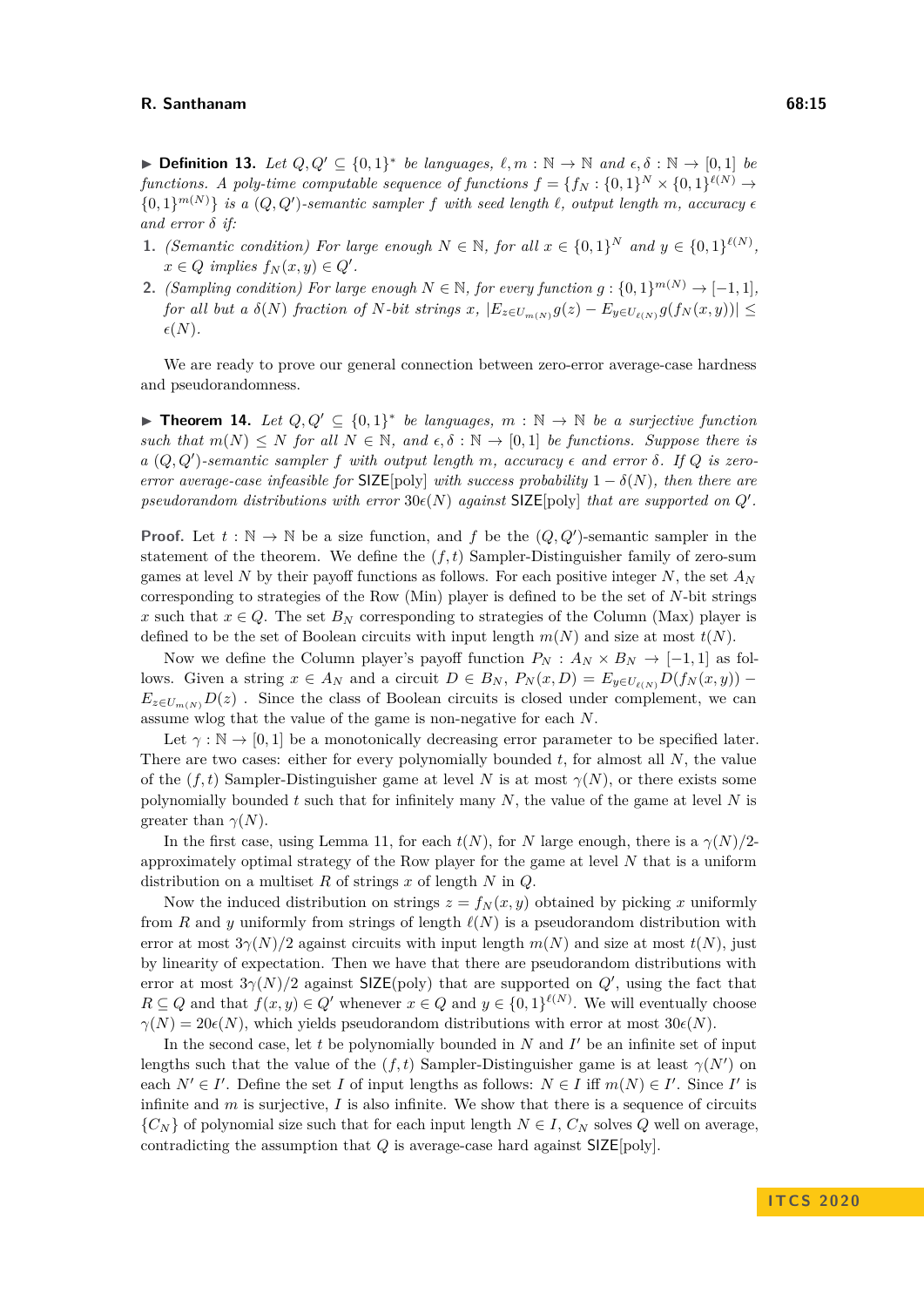#### **68:16 Pseudorandomness and the Minimum Circuit Size Problem**

Since the value of the game is at least  $\gamma(N')$  on each  $N' \in I'$ , we have that for each  $N' \in I'$ , there is an approximately optimal strategy for the Column player supported uniformly on at most  $O(N'/\gamma(N')^2)$  pure strategies that guarantees her a payoff at least  $\gamma(N')/2$ . Note that each pure strategy is simply a circuit of size  $O(t)$ . For each  $N' \in I'$ , define the probabilistic circuit  $C'_{N'}$  on input *z* of length  $N'$  as follows.  $C'_{N'}$  samples uniformly a circuit *D* from the set of circuits  $S_{N'}$  in the support of the approximate strategy for the Column player, and outputs *D*(*z*). *C*<sup>'</sup><sub>*N*</sub></sub> can be implemented straightforwardly to have size at most  $O(tN'/\gamma(N')^2)$ . Let *v* denote the value  $E_{z \leftarrow U_{N}, D \leftarrow S_{N}} D(z)$ .

Next we define the circuit  $C_N$ . We first construct a probabilistic circuit and then show how to fix the randomness. On input *x* of length *N*, the circuit samples *y* uniformly at random from  $\{0,1\}^{\ell(N)}$  and computes  $f_N(x,y)$ .  $C_N$  runs the probabilistic circuit  $C'$  independently  $100N/(\gamma(N))^2$  times on  $f_N(x, y)$  for uniformly and independently chosen  $y \in \{0, 1\}^{\ell(N)}$ . It computes the average  $v'$  of the outputs obtained by  $C'$  over all these runs, and checks if  $v' - v \geq \epsilon/4$ . In order to implement this check, the value *v* (which does not depend on *x*) is hardcoded into *C*. If the majority of checks succeed,  $C_N$  outputs "?", else it outputs 0.

Let  $N \in I$  and  $N' = m(N)$ . We show that if *x* of length *N* is a YES instance of *Q*,  $C_N$ always outputs "?" with probability  $> 1 - 2^{-N}$ , and for a  $1 - o(1)$  fraction of inputs of length *N*,  $C_N$  outputs 0 with probability  $> 1 - 2^{-N}$ . By fixing the randomness of  $C_N$  using Adleman's trick, we get deterministic circuits which *always* output "?" on YES inputs, and output 0 on almost all NO instances. Moreover, they output either "0" or "?" on every NO instance. This implies that for each  $N \in I$ ,  $C_N$  is a circuit that solves  $Q$  well on average.

We first establish our claim for YES instances. Suppose *x* of length *N* is in *Q*. This implies that for all  $y \in \{0,1\}^{\ell(N)}$ ,  $f_N(x,y) \in Q'$  by the semantic condition on the  $(Q, Q')$ -semantic sampler *f*. Hence, for each  $y \in \{0,1\}^{\ell(N)}$ ,  $f_N(x,y)$  is a pure strategy for the Row player in the  $(s'', t)$  Sampler-Distinguisher game at level *N'*. Since  $N' \in I'$ , the game at level *N*<sup> $\prime$ </sup> has value greater than *γ*(*N*<sup> $\prime$ </sup>). In particular, this means that the Row player's strategy of playing  $f(x, U_{\ell N})$  yields payoff at least  $\gamma(N')/2$  in expectation to the Column player when the Column player plays the approximately optimal strategy corresponding to the probabilistic circuit *C*'. Thus, over the randomness of *C*' and random choice of  $y \in \{0,1\}^{\ell(N)}$ ,  $E[C'(f_N(x,y))] > v + \gamma(N')/2$ . Since  $\gamma$  is a monotonically decreasing function, and  $N' \leq N$ , we have that  $E[C'(f_N(x,y))] > v + \gamma(N)/2$ . Applying Proposition [12,](#page-13-1) when C' is simulated  $100N/(\gamma(N))^2$  times independently on uniformly chosen  $y \in \{0,1\}^{\ell(N)}$  to compute the empirical average  $v', v' > v + \gamma(N)/4$  with probability  $> 1 - 2^{-N}$ . Hence  $C_N$  outputs "?" with at least this probability, as claimed.

Next we argue that when  $\gamma(N)$  is chosen to be  $20\epsilon(N)$ , for all but approximately  $\delta(N)$ fraction of inputs of length *N*,  $C_N$  outputs 0 with probability  $> 1 - 2^{-N}$ . Intuitively, this follows from the fact that a large enough randomly chosen set of strings is a good sampler for a function with range  $[-1, 1]$ .

More formally, consider the quantity  $v$  defined above as the expectation of  $C'(z)$  over uniformly chosen  $N'$ -bit  $z$  and randomness of the circuit  $C'$ . We upper bound the probability, for a uniformly chosen  $x$  of length  $N$ , that the empirical average  $v'$  of the outputs obtained by  $100N/(\gamma(N))^2$  independent runs of  $C'(f_N(x,y))$  for uniformly chosen *y*, is greater than *v* +  $\gamma$ (*N*)/4.

By the sampling condition for the  $(Q, Q')$ -semantic sampler f, with probability at least 1 − *δ*(*N*) over uniformly chosen *x* of length *N*,  $|E_{y \in U_{\ell(N)}} C'(f_N(x, y)) - v| \leq \epsilon(N)$ . Call a string *x* "good" if this inequality is satisfied. Applying Proposition [12](#page-13-1) again, for any *x*, with probability  $> 1 - 2^{-N}$  over the internal randomness of *C*,  $|v' - E_{y \in U_{\ell(N)}} C'(f_N(x, y))| \le$  $\gamma(N)/5$ . In particular, for good *x*, by the triangle inequality, we have that with probability  $> 1 - 2^{-N}$ ,  $|v' - v| < \gamma/5 + \epsilon(N) \leq \gamma(N)/5 + \gamma(N)/20 = \gamma(N)/4$ . Thus, for all but a  $\delta(N)$ fraction of strings *x* of length *N*,  $C_N$  outputs 0 with probability > 1 − 2<sup>-*N*</sup>, as claimed.  $\triangleleft$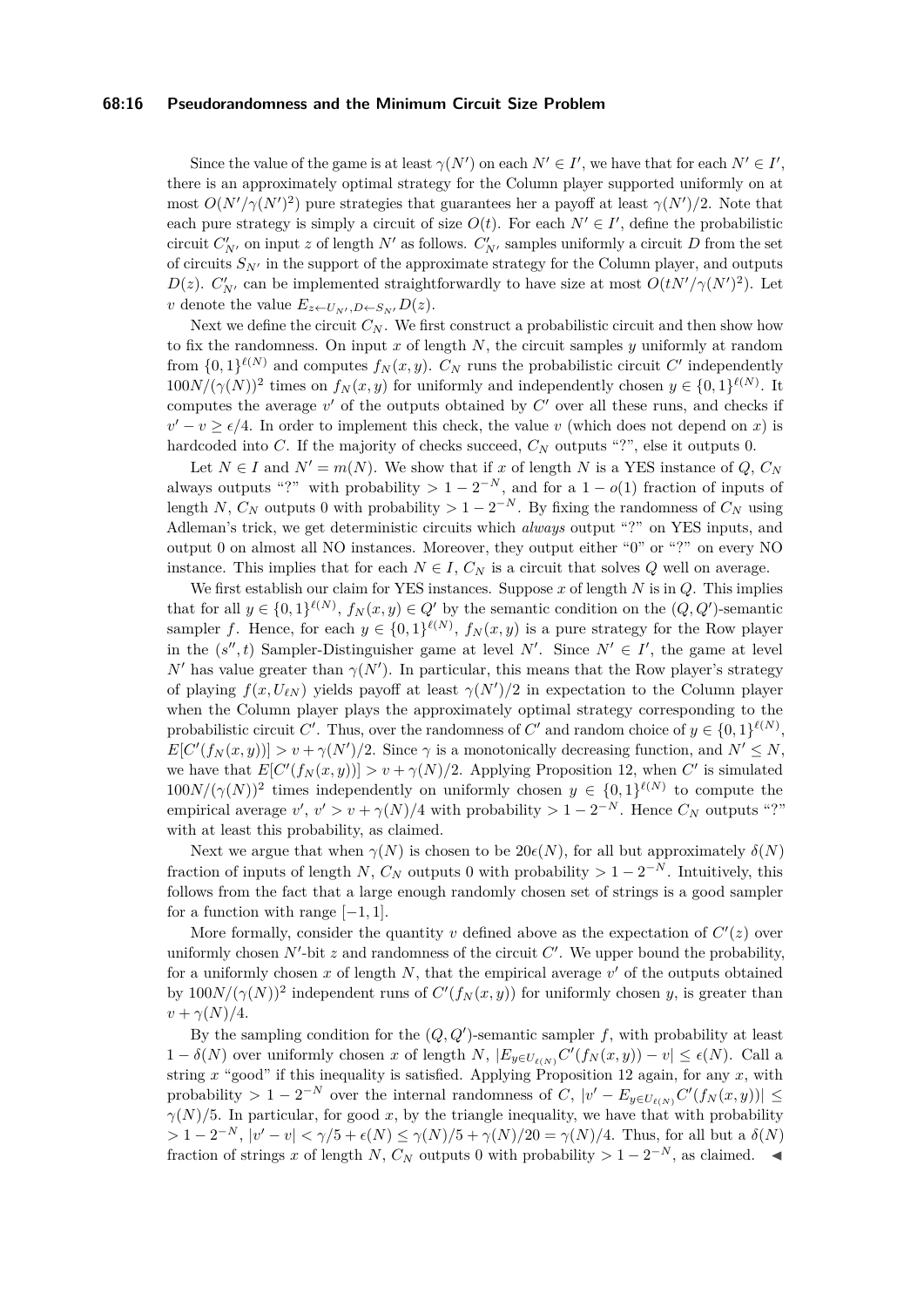**► Definition 15.** *Given a function q* :  $\mathbb{N} \to \mathbb{N}$  *such that*  $q(N) \leq N$  *is a power of two for all N, we define the*  $q(N)$ *-projection sampler to be the function sequence*  $Proj = {Proj_N :}$  $\{0,1\}^N \times \{0,1\}^{\log(q(N))} \to \{0,1\}^{\lfloor N/q(N) \rfloor}$ , where for any string  $x = x_1x_2...x_N$  of length N and a string y of length  $log(q(N))$  interpreted in the standard way as an integer in  $[q(N)]$ ,  $Proj_N(x, y) = x_{y|N/q(N)} \dots x_{y+1|N/q(N)-1}$ *. In other words,*  $Proj_N(x, y)$  *is the contiguous substring of x of length*  $\lfloor N/q(N) \rfloor$  *beginning at index*  $y\lfloor N/q(N) \rfloor$ *.* 

We first show how to apply Theorem [14](#page-14-0) in the case of MCSP.

<span id="page-16-0"></span>**Theorem 16.** Let  $\mathfrak{C}$  *be any circuit class closed under projections. Let*  $s : \mathbb{N} \to \mathbb{N}$  *be a size function, and*  $q : \mathbb{N} \to \mathbb{N}$  *be any super-constant poly-time computable function such that*  $q(N) \leq N$  *is a power of two for all N. Let*  $\epsilon : \mathbb{N} \to \mathbb{R}$  *be any poly-time computable monotonically decreasing error function such that*  $\epsilon(N) = \omega(1/\sqrt{q(N)})$ . If  $\mathfrak{C}\text{-MCSP}[s(n)]$  *is zero-error average-case infeasible for*  $SIZE[poly]$  *with success probability*  $1 - o(1)$ *, then there are*  $\mathfrak{C}[s']$ -succinct *pseudorandom distributions with error*  $O(\epsilon(N))$  *against* SIZE[poly]*, where*  $s' : \mathbb{N} \to \mathbb{N}$  *is any size function such that*  $s'(n - \log(q(2^n))) \geq s(n)$ *.* 

**Proof.** Let *Q* be  $\mathfrak{C}\text{-MCSP}[s(n)]$ , and *Q*<sup>*i*</sup> be  $\mathfrak{C}\text{-MCSP}[s'(n)]$ , where *s'* is any size function such that  $s'(n-2\log(q(2^n))) \geq s(n)$ , as in the statement of the theorem. We show that the  $q(N)$ -projection sampler *Proj* is in fact a  $(Q, Q')$ -semantic sampler with error  $o(1)$  and accuracy  $\epsilon(N)$ , and then apply Theorem [14.](#page-14-0)

First we show the semantic condition. Let *x* of length *N* be the truth table of a Boolean function with C-circuits of size at most  $s(n)$ , where  $n = \log(N)$ . We show that for any  $y \in \{0,1\}^{\log(q(n))}$ ,  $Proj_N(x, y)$  is the truth table of a Boolean function with  $\mathfrak{C}$ -circuits of size at  $\text{most } s'(n)$ . Indeed,  $Proj_N(x, y)$  is the truth table of a function on  $n - \log(q(N))$  bits, obtained from *x* by fixing the first  $log(q(n))$  input bits. Let  $C_N$  be a  $\mathfrak{C}\text{-}circuit$  of size  $s(n)$  computing  $fn(x)$ . By fixing  $log(q(n))$  input bits of  $C_N$  to constants, and using the fact that  $\mathfrak C$  is closed under projections, we obtain a  $\mathfrak{C}$ -circuit of size at most  $s(n)$  computing  $\text{fn}(Proj(x, y))$ , which is a function with  $n - \log(q(N))$  input bits. Since  $s'(n - \log(q(N)) \geq s(n)$ , we have that  $fn(Proj(x, y))$  is in  $\mathfrak{C}\text{-MCSP}[s'(n)].$ 

Next we establish the sampling condition. Note that for *x* uniformly chosen in  $\{0,1\}^N$ , the  $q(N)$  strings  $Proj_N(x, y), y \in [q(N)]$  are uniformly and independently distributed in  ${0,1}^{\lfloor N/q(N) \rfloor}$ . Applying Proposition [12,](#page-13-1) we have that with for any function  $g: \{0,1\}^{\lfloor N/q(N) \rfloor} \to [-1,1],$  for at least a  $1 - o(1)$  fraction of *x*,  $|E_{z \in U_{\lfloor N/q(N) \rfloor}} g(z) E_{y \in U_{\log(q(N))}} g(Proj_N(x, y)) \leq \epsilon(N)$ , where  $\epsilon(N)$  is as in the statement of the theorem. Now applying Theorem [14,](#page-14-0) the statement of the theorem follows immediately.

Theorem [16](#page-16-0) gives a connection from zero-error average-case hardness of MCSP to succinct pseudorandom distributions. It is perhaps surprising that zero-error average-case hardness in this context implies the existence of pseudorandom distributions that approximate any poly-size circuit well with respect to *two-sided error*. This is reminiscent of the situation with complexity-theoretic pseudo-random generators, where the generator is allowed to run in time exponential in the seed length. Known equivalences between worst-case hardness of exponential time and existence of complexity-theoretic PRGs [\[40,](#page-25-2) [31\]](#page-24-1) also imply an equivalence between complexity-theoretic PRGs and complexity-theoretic hitting set generators. Such an equivalence is unknown in the cryptographic setting, and is a major motivation for our work. Theorem [16](#page-16-0) provides partial unconditional evidence for such an equivalence extending to the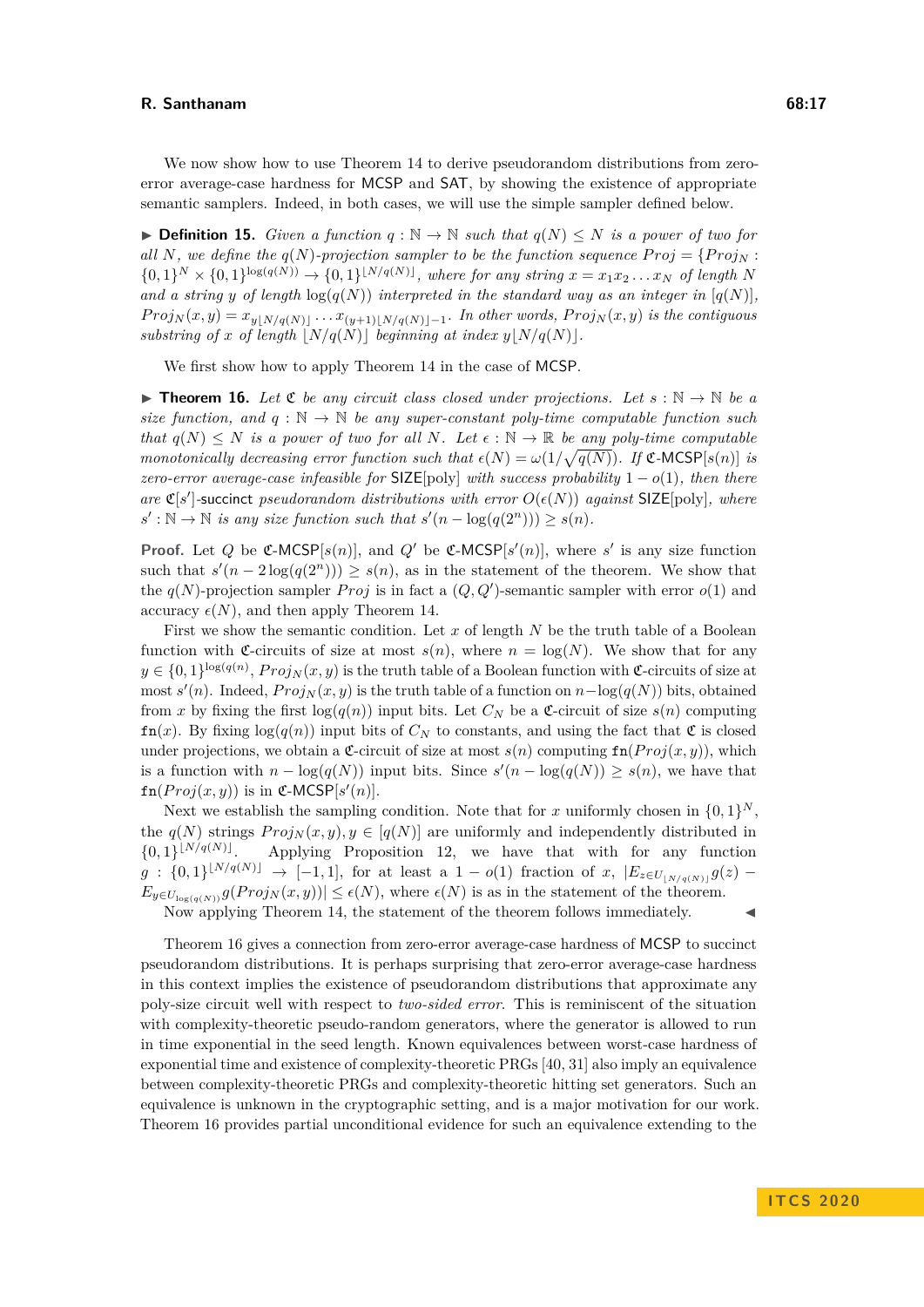#### **68:18 Pseudorandomness and the Minimum Circuit Size Problem**

cryptographic setting. Indeed, combining Theorem [16](#page-16-0) with Proposition [10](#page-12-3) for appropriately chosen parameters, we get the following equivalence between succinct hitting sets and succinct pseudorandom distributions in the medium-error regime.

<span id="page-17-0"></span> $\triangleright$  **Corollary 17.** Let  $\mathfrak C$  be a standard circuit class closed under projections. Moreover, let  $s(n) > n$ *. For every large n, the following are equivalent:* 

- **1.** For every  $\delta < 1/2$ , there are  $\mathfrak{C}[s(O(n))]$ -succinct *hitting sets with error*  $N^{-\delta}$  *against* SIZE[poly]
- **2.** For every  $\delta < 1/2$ ,  $\mathfrak{C}\text{-MCSP}[s(O(n))]$  *is zero-error average-case infeasible for* SIZE[poly] *with success probability*  $N^{-\delta}$ .
- **3.** For every  $\delta < 1/2$ , there are  $\mathfrak{C}[s(O(n))]$ -succinct *pseudorandom distributions with error*  $N^{-\delta}$  *against* SIZE[poly]

**Proof.** The second item follows from the first using the proof idea of Proposition [10.](#page-12-3) By using a direct implication from the first item to the third item of Proposition [10,](#page-12-3) we avoid the quasi-linear blow-up in the parameter, and preserve the error to within a neglibible additive term.

The third item follows from the second by using Theorem [16](#page-16-0) with  $\epsilon(N) = N^{\delta}$  and  $k(N) = N^{2\delta + \gamma}$  for some  $\gamma$  such that  $2\delta + \gamma < 1$ . Note that for this parameter choice of *k*,  $s'(N) = s(O(N))$ , as desired.

The first item follows trivially from the third, since pseudorandom sets are also hitting  $sets.$ 

 $\triangleright$  Remark. For MCSP, the equivalence above can be extended to the setting of negligible error by using samplers more sophisticated than the projection sampler used in the proof of Theorem [16,](#page-16-0) such as samplers corresponding to the Nisan-Wigderson generator. However, this extension comes at the cost of generality - it does not work for  $C$ -MCSP for arbitrary  $C$ closed under projections.

Corollary [17](#page-17-0) implies Theorem [1](#page-4-0) by choosing *s* appropriately.

We next show how to apply Theorem [14](#page-14-0) to **SAT**, by showing an analogous construction of pseudorandom satisfiable formulas based on Feige's hypothesis [\[16\]](#page-23-12) that random *k*-CNF formulas with a linear number of clauses are hard to refute. In our terminology, Feige's hypothesis states that random *k*-SAT is zero-error average-case hard. Here, as elsewhere in this paper, we consider non-uniform algorithms rather than uniform ones.

We would like to construct a pseudorandom distribution supported on satisfiable formulae based on Feige's hypothesis, similar to the construction of succinct pseudorandom distribution in Theorem [16](#page-16-0) based on the zero-error average-case hardness of MCSP. However, we need to be careful in how we encode our formulas. With an arbitrary encoding, it might be the case that satisfiable formulas are easily distinguishable from random strings. This would the case, for example, if any valid encoding of any formula began with a 1. To solve this issue, we specify a natural information-theoretically efficient encoding of formulas as follows.

We consider *k*-CNF formulas on *N* variables, where *k* is a constant and *N* is a power of 2. We encode a formula  $\phi$  with *cN* clauses by using  $(n+1)k cN$  bits of information. Each clause is encoded by  $(n+1)k$  bits, *n* bits to encode each variable, and 1 bit to encode whether the variable is positive or negative. These blocks of bits are simply concatenated together. Thus every string of  $(n+1)kcN$  represents a unique  $k$ -CNF in a valid way.

Assuming the encoding of inputs to SAT above, we can show the following result.

<span id="page-17-1"></span> $\triangleright$  **Theorem 18.** Fix a positive integer k. If for every  $c > 0$ , k-SAT on cN clauses is zero*error infeasible for*  $SLE[poly]$  *with success probability*  $\Omega(1)$ *, then for every*  $\epsilon > 0$  *there are pseudorandom distributions with error*  $O(\epsilon)$  *supported entirely on satisfiable formulas.*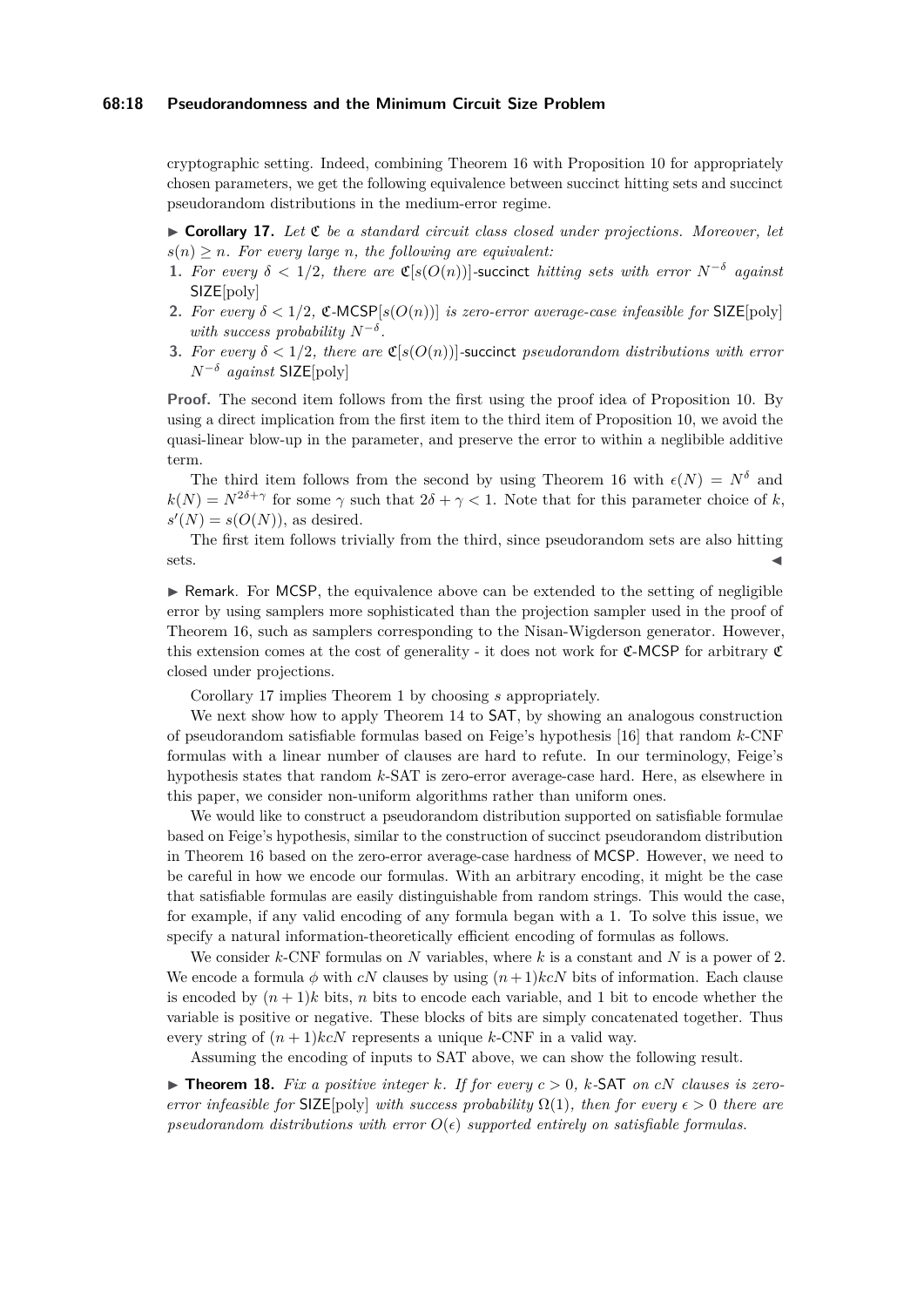**Proof.** We provide a sketch, since the proof is quite similar to that of Theorem [16.](#page-16-0)

Let  $\epsilon > 0$  be any constant, and q be a power of two to be chosen large enough as a function of  $\epsilon$ . Let Q be k-SAT with  $cN$  clauses for some c a large enough power of two. encoded as described above, and  $Q'$  be *k*-SAT with  $cN/q$  clauses. We show that that the *q*-projection sampler is a  $(Q, Q')$ -semantic sampler with error  $\epsilon$  and accuracy  $\epsilon$ .

For the semantic condition, we simply note that any sub-formula of a satisfiable formula is itself satisfiable, and therefore the *q*-projection sampler maps satisfiable formulas to satisfiable formulas in our encoding, whenever *q* is a power of two. The sampling condition is easy to check by again using Proposition [12.](#page-13-1)

Now the theorem follows by applying Theorem  $14$ .

Theorem [18](#page-17-1) is a formal statement of Theorem [2.](#page-5-0)

We use the simple projection sampler in the proof of Theorem [18.](#page-17-1) We might be able to reduce the error for the pseudorandom sets by using more sophisticated samplers, however it is tricky to ensure that satisfiable formulas remain satisfiable when the sampler is applied.

# **4 On Universal Succinct PRGs**

<span id="page-18-0"></span>We first state our main conjecture formally.

 $\triangleright$  **Conjecture 19** (Universality Conjecture). For every  $\epsilon < 1$ , there is a universal SIZE(2<sup>*en*</sup>)</sub>succinct *PRG with non-trivial seed length.*

We need the standard fact that a PRG can be stretched by iteration.

<span id="page-18-1"></span>**Lemma 20.** For each  $0 < \epsilon < 1$ , if there is a PRG with non-trivial seed length, there is a *PRG* with seed length  $N^{\epsilon}$ .

We also need the construction of succinct PRGs from PRGs due to [\[20\]](#page-24-10).

<span id="page-18-2"></span>**Example 12.** ([\[20\]](#page-24-10)). For each  $\epsilon > \delta < 1$ , if there is a PRG with seed length  $N^{\delta}$ , there is a SIZE[2*n*]*-succinct PRG*

<span id="page-18-3"></span>I **Theorem 22.** *Under Conjecture [19,](#page-18-0) the following are equivalent:*

- **1.** *There is a one-way function secure against* SIZE(poly)*.*
- **2.** *There is an non-uniform one-way function secure against* SIZE(poly)*.*
- **3.** *There is a* SIZE[ $2^{\delta n}$ ]*-succinct HSGs secure against* SIZE[ $poly(N)$ ]*, for some*  $0 < \delta < 1$ *.*
- **4.** *There are*  $SIZE[2<sup>\epsilon n</sup>]$ *-succinct HSGs secure against*  $SIZE[poly(N)]$ *, for any*  $0 < \epsilon < 1$ *.*
- **5.** *There is a PRG secure against* SIZE[poly(*N*)] *with non-trivial seed length.*
- **6.** MCSP $[2^{\delta n}]$  *is hard on average against* SIZE $[poly(N)]$  *for some*  $0 < \delta < 1$ *.*
- **7.** MCSP $[2^{\varepsilon n}]$  *is hard on average against* SIZE $[poly(N)]$  *for every*  $0 < \varepsilon < 1$ *.*
- **8.** *There are no*  $\text{SIZE}(\text{poly})$ *-natural proofs against*  $\text{SIZE}(2^{\epsilon n})$  *for any*  $\epsilon > 0$ *.*
- **9.** *Polynomial-size circuits cannot be PAC-learned with membership queries over the uniform distribution in polynomial time.*

**Proof.** We establish the equivalence through a series of implications.

(3) implies (6): Follows from Proposition [10.](#page-12-3)

(6) implies (5): By setting  $k(N)$  to be a sufficiently small power of N in Theorem [16,](#page-16-0) we get that there are  $\text{SIZE}[2^{\delta' n}]$ -succinct pseudorandom distributions with error  $1/N^{\gamma}$  for some  $\gamma > 0$ . Using Conjecture [19](#page-18-0) we get that there is a PRG *G* with non-trivial seed length and error  $1/N^{\gamma}$ . The PRG *G* yields a weak one-way function, and by using the standard conversion from weak to strong one-way functions [\[54,](#page-25-17) [19\]](#page-24-19), and then applying the HILL construction [\[22\]](#page-24-2), we get a PRG with non-trivial seed length and negligible error.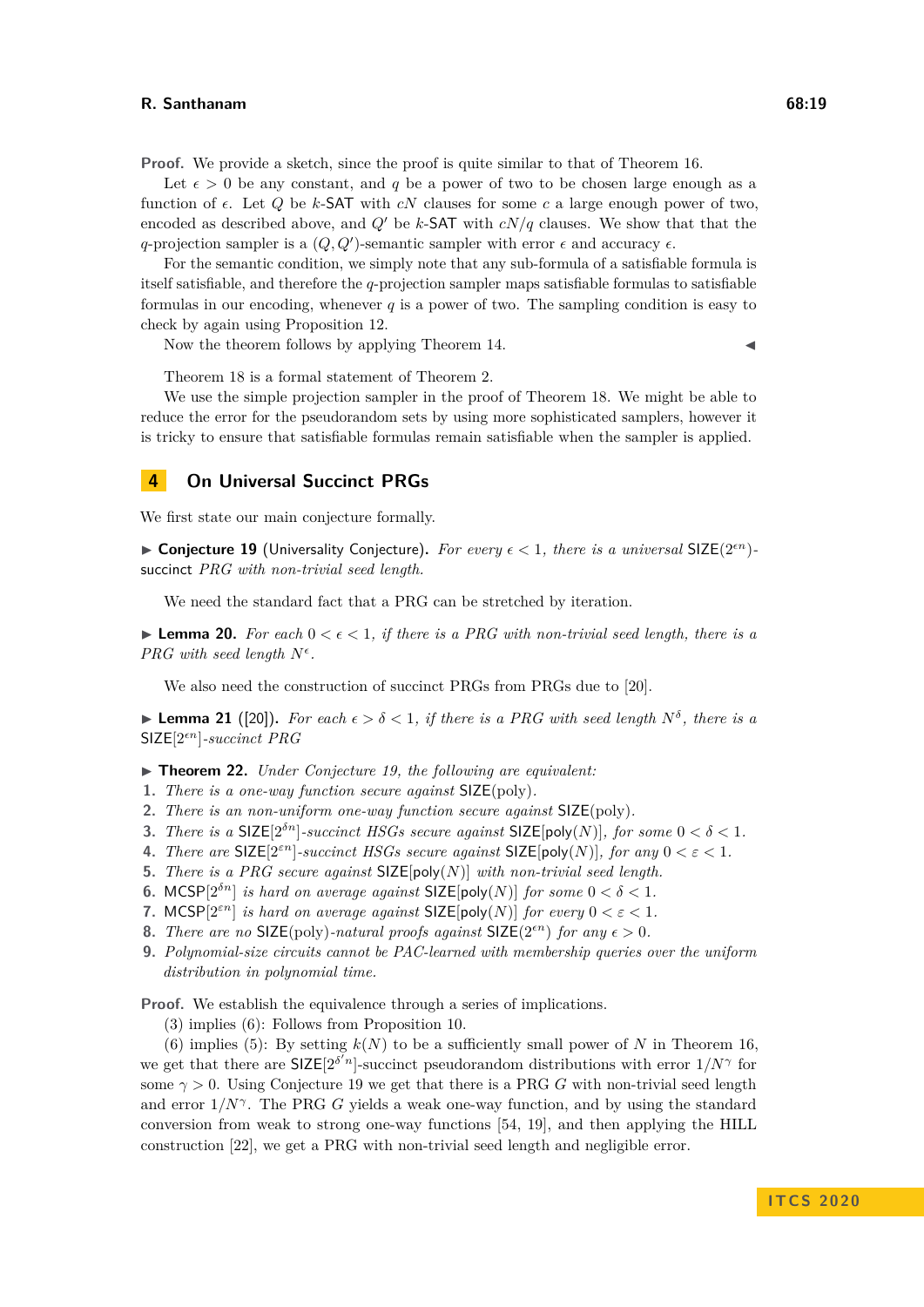(5) implies (4): By using Lemma [20](#page-18-1) and Lemma [21,](#page-18-2) we get SIZE[2*εn*]-succinct PRGs for any  $\varepsilon > 0$ . This trivially implies  $\mathsf{SIZE}[2^{\varepsilon n}]$ -succinct HSGs for any  $\varepsilon > 0$ .

(4) implies (7): Again follows from Proposition [10.](#page-12-3)

(7) implies (3): Trivial.

(7) equivalent to (8): Shown in [\[24\]](#page-24-4).

(1) equivalent to (5): Shown in [\[22\]](#page-24-2).

(1) implies (2): Trivial.

(2) implies (8): Given any infinite set *I* of auxiliary inputs, by applying the constructions of [\[22\]](#page-24-2) and [\[20\]](#page-24-10) to auxiliary-input one-way functions, for any  $\varepsilon > 0$ , we get a SIZE[2<sup> $\varepsilon n$ </sup>]-succinct distribution which can be distinguished from uniform by SIZE(poly)-natural proofs against  $SIZE(2<sup>\epsilon n</sup>)$ . This implies that the auxiliary-input one-way function can be inverted on *I*, in contradiction to the assumption that for each poly-size adversary, there is some infinite set of inputs on which the function is hard to invert.

 $(6)$  equivalent to  $(8)$ : Shown in [\[13\]](#page-23-15).

Theorem [22](#page-18-3) can easily be seen to imply all the items in Theorem [3.](#page-6-0)

The equivalences above give a fairly clean picture of connections between various fundamental notions, modulo Conjecture [19.](#page-18-0) We now discuss some of the more interesting individual connections in more detail.

The connection between auxiliary-input one-way functions and one-way functions has been an important question in cryptography since the former notion was introduced in [\[42\]](#page-25-3). The notion of auxiliary-input one-way functions has played an important role in the study of zero-knowledge [\[42,](#page-25-3) [48\]](#page-25-16) and learning [\[10\]](#page-23-1). In particular, it follows from the main result of [\[42\]](#page-25-3) that under Conjecture [19,](#page-18-0) if there is a language with zero-knowledge proofs that is not in polynomial size, then one-way functions  $\text{exist}^1$  $\text{exist}^1$ .

The notion of HSGs has not been much studied in cryptography, and this is perhaps because it is not obvious how to use HSGs in crypto applications. One of the issues is that it is not clear how to stretch a HSG, i.e., increase the gap between seed length and output length. As a consequence of the Conjecture, succinct HSGs are stretchable. It remains unclear whether the same is true for standard HSGs under plausible assumptions.

One of the main questions about MCSP is how robust its complexity is with respect to the size parameter *s*. Known results about the complexity of the problem are not very sensitive to the size parameter, but there are no known equivalences between the complexity of MCSP[*s*] and the complexity of  $MCSP[s']$  for *s* and  $s'$  that are different. As a consequence of the Conjecture, we get such an equivalence in the average-case setting. It would be interesting to try to establish this equivalence unconditionally.

The equivalence we get between hardness of learning and one-way functions (modulo the Conjecture) is the first such equivalence of which we are aware for a natural worst-case notion of learning. It is shown in [\[11\]](#page-23-8) that hardness of PAC-learning *on average* implies the existence of one-way functions. The question of whether the hardness of PAC-learning (over any distribution, and without membership queries) implies the existence of one-way functions is posed in [\[10\]](#page-23-1). It would be nice if we could use the Conjecture to resolve this question.

Perhaps the most interesting connection is the equivalence between the average-case hardness of MCSP over the uniform distribution and the existence of one-way functions. This has potential applications for the construction of a natural universal one-way function [\[37\]](#page-24-20). One also wonders if under the Conjecture, there are other natural problems and distributions

<span id="page-19-0"></span><sup>&</sup>lt;sup>1</sup> Note that we are using security against non-uniform adversaries throughout our work.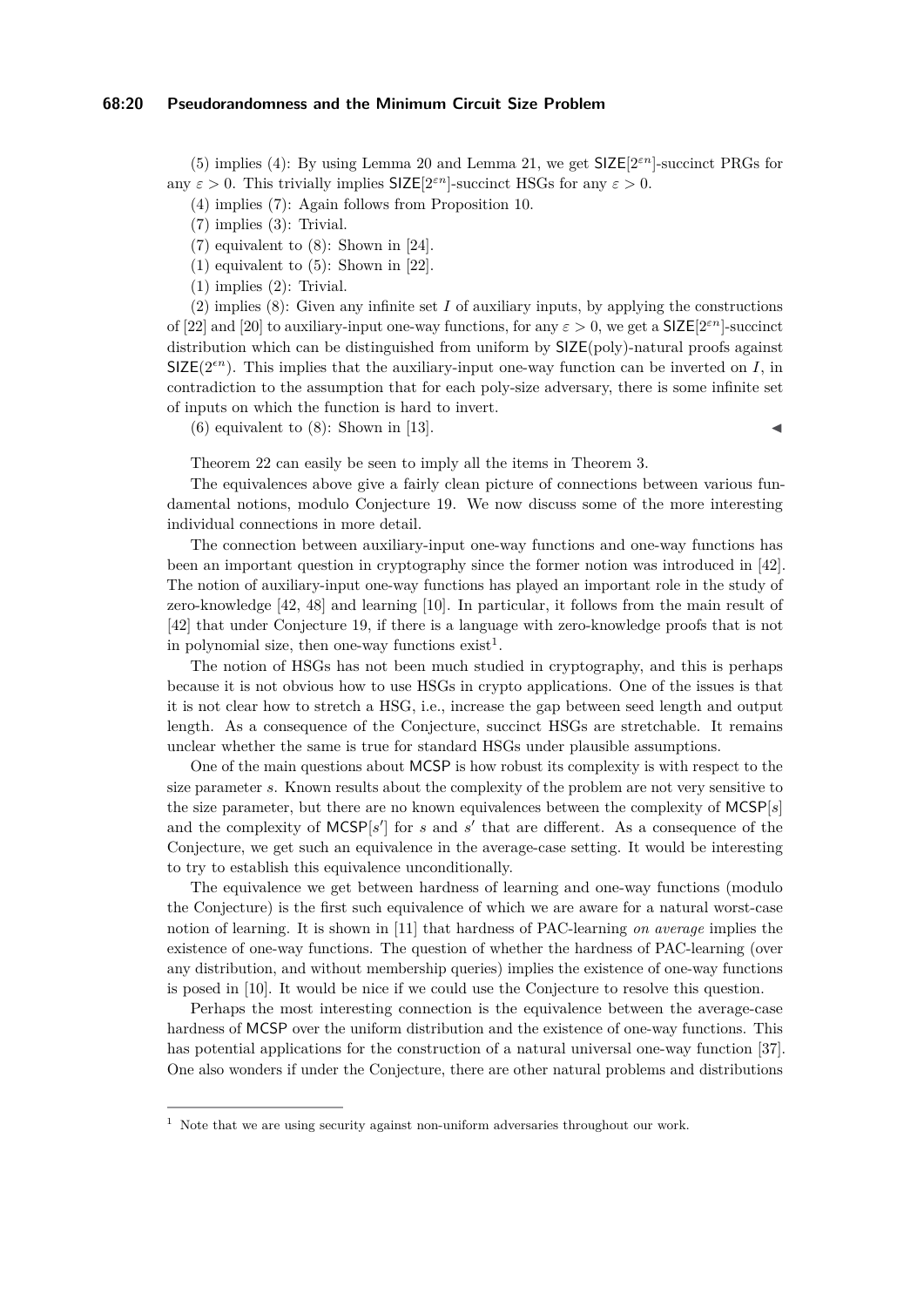such that the average-case hardness of the problem under the distibution is equivalent to the existence of one-way functions. One would like a richer theory of reducibility between average-case problems, and equivalences of this sort might help.

# **5 MCSP and Circuit Lower Bounds against Weak Classes**

Pseudorandomness is intimately connected to circuit lower bounds. Complexity-theoretic PRGs are equivalent to circuit lower bounds for E, and cryptographic PRGs are equivalent to one-way functions and hence imply circuit lower bounds for NP. In this section, we consider "weak" circuit classes, i.e., circuit classes  $\mathfrak C$  for which there are natural proofs useful against  $\mathfrak{C}[\text{poly}]$ . We show that for weak circuit classes  $\mathfrak{C}$ , succinct hitting sets imply lower bounds for P against  $\mathfrak{C}[\text{poly}]$ . Using the connection between succinct hitting sets and average-case hardness for MCSP, we show that zero-error average-case lower bounds for MCSP[poly] against  $\mathfrak{C}[\text{poly}]$  imply lower bounds for P against  $\mathfrak{C}[\text{poly}]$ . This is surprising in that we establish a hardness consequence for P based on a hardness assumption about a problem not believed to be in P. Indeed, we show that our result is inherently non-black box if one-way functions exist.

<span id="page-20-0"></span> $\triangleright$  **Lemma 23.** Let  $\mathfrak{C}$  be a weak circuit class closed under projections. If there is a constant *k* such that there are  $\text{SIZE}(n^k)$ -succinct hitting sets against  $\mathfrak{C}[\text{poly}]$ , then  $P \not\subseteq \mathfrak{C}[\text{poly}]$ 

**Proof.** Let  $\mathfrak C$  be a weak circuit class closed under projections. Suppose there is a constant *k* such that there are  $\text{SIZE}(n^k)$ -succinct hitting sets against  $\mathfrak{C}[\text{poly}]$ . Using Proposition [9,](#page-12-2) we have that there is a  $\text{SIZE}(n^k)$ -succinct HSG *U* with seed length quasi- $n^k$  against  $\mathfrak{C}[\text{poly}]$ . Now consider the following function  $f(x, i)$ , where *i* is of length *n* and *x* is of length quasi- $n^k$ .  $f(x, i)$  is defined to be 1 iff the *i*'th bit of  $G(x)=1$ . Now, since Boolean circuits are a standard class, given seed x to G and index i of  $G(x)$ , the i'th bit of  $G(x)$  is computable in time quasi- $s(n)$ , which is quasi- $n^k$ . Thus  $f \in \mathsf{P}$ .

Now we use a win-win analysis. If  $P \not\subseteq \mathfrak{C}[\text{poly}]$ , we are done. Hence we can assume that  $P \subseteq \mathfrak{C}[\text{poly}]$ . This implies that  $f \in \mathfrak{C}[n^{k'}]$  for some constant  $k'$ . Since  $\mathfrak{C}$  is closed under projections, it follows that every string in the range of *U* is the truth table of a function with **C**-circuits of size at most  $n^{k'}$ .

Since  $\mathfrak C$  is weak, there are natural proofs useful against  $\mathfrak C$ [poly]. This implies that there is a set  $A \subseteq \mathsf{SIZE}(\text{poly})$  of density 1/2 such that no string *y* for which  $\mathsf{fn}(y)$  is in  $\mathfrak{C}[n^{k'}]$  belongs to *A* .

Now again using the assumption that  $P \subseteq C[poly]$ , we have that  $SLE[poly] \subseteq C[poly]$ , and hence  $A \in \mathfrak{C}[\text{poly}]$ . But now A is a set in  $\mathfrak{C}[\text{poly}]$  of density  $1/2$  which does not intersect the range of *U* non-trivially, contradicting the assumption that *U* is a hitting set generator against  $\mathfrak{C}[\text{poly}]$ .

The smallest complexity class within which weakness of  $\mathfrak C$  is known to imply a superpolynomial lower bound against  $\mathfrak C$  is ZPEXP [\[41\]](#page-25-8). Lemma [23](#page-20-0) shows that if additionally there are succinct hitting sets against  $\mathfrak{C}[\text{poly}]$ , the function for which we get a lower bound is much more explicit - it is in P.

Next we combine Lemma [23](#page-20-0) with Proposition [10](#page-12-3) to get a surprising implication.

<span id="page-20-1"></span> $\triangleright$  **Theorem 24.** Let  $\mathfrak{C}$  be a weak circuit class closed under projections. If there is a constant *k* such that  $MCSP[n^k]$  is zero-error average-case hard against  $\mathfrak{C}[poly]$ , then P is not contained *in*  $\mathfrak{C}[\text{poly}]$ *.*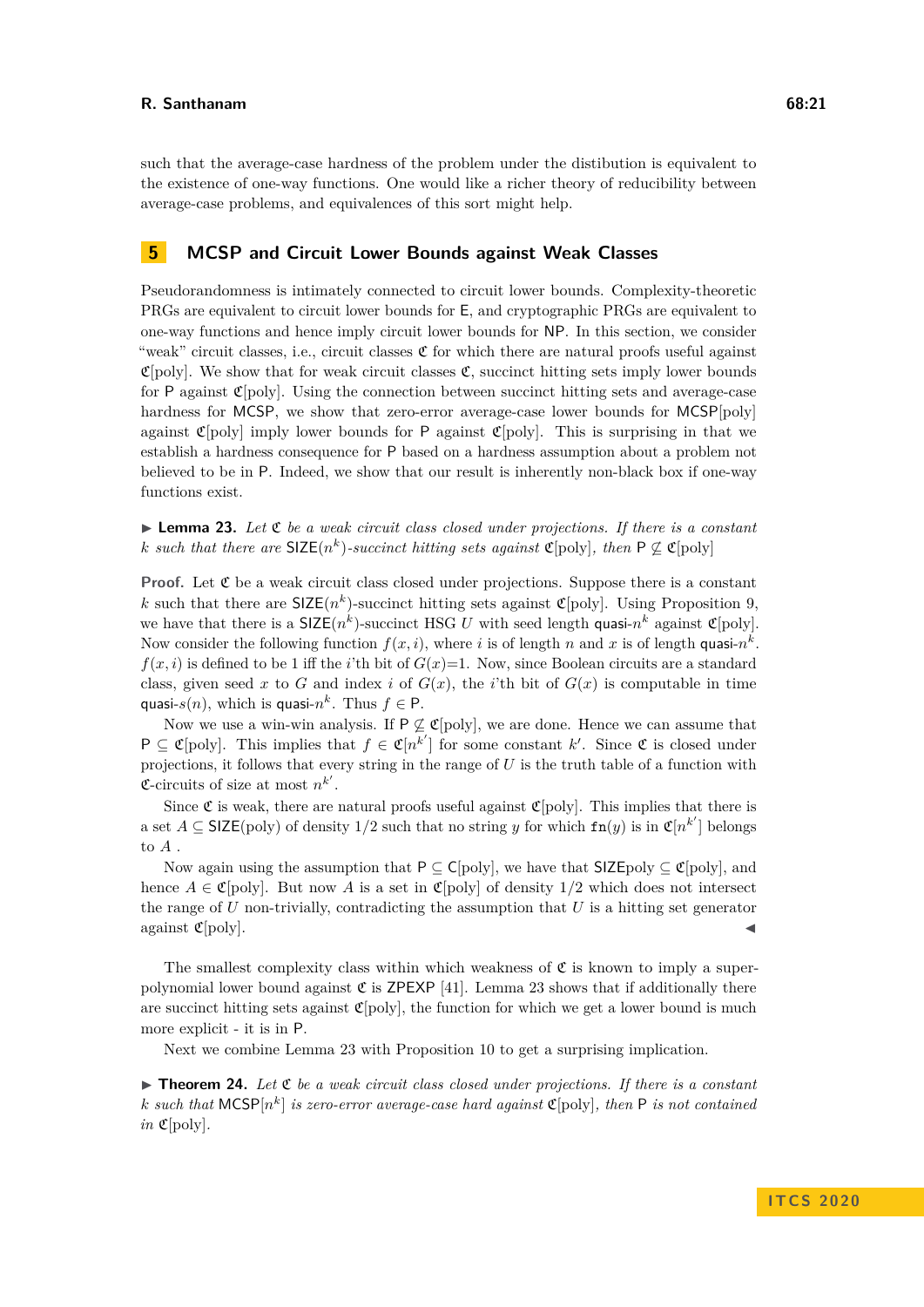#### **68:22 Pseudorandomness and the Minimum Circuit Size Problem**

**Proof.** if there is a constant *k* such that  $MCSP[n^k]$  is zero-error average-case hard against  $\mathfrak{C}[\text{poly}]$ , then by Proposition [10,](#page-12-3) we get that there are  $\mathsf{SIZE}(n^k)$ -succinct hitting sets against  $\mathfrak{C}[\text{poly}]$ . Now applying Lemma [23,](#page-20-0) we get the desired consequence.

Theorem [24](#page-20-1) is essentially a restatement of Theorem [4.](#page-7-0)

Theorem [24](#page-20-1) is a partial converse to the following corollary to Theorem 2 from [\[41\]](#page-25-8).

<span id="page-21-0"></span> $\blacktriangleright$  **Theorem 25.** Let  $\mathfrak{C}[\text{poly}]$  be any circuit class closed under composition with poly-size AC<sup>0</sup>. *If there is a language in* P *that cannot be approximated on*  $1/2 + 1$  *poly(n) fraction of inputs by* C*-circuits of polynomial size, then* MCSP[2*n/*<sup>2</sup> ] *is zero-error average-case hard against* C[poly]*.*

Note that there are examples of weak circuit classes such as  $AC^0$  and  $AC^0[p]$  which satisfy the condition in Theorem [25.](#page-21-0)

Theorem [24](#page-20-1) is a rare example of a non-black-box reduction between two problems - the reduction does not work when the circuit class against which we are arguing is given access to an oracle. Indeed, under standard crypto assumptions, there is no black-box reduction from  $MCSP[n^k]$  to P, for *k* chosen large enough.

 $\triangleright$  **Theorem 26.** Let  $\mathfrak{C}$  be any Boolean circuit class which contains the projection functions. *If there are one-way functions of exponential hardness, there is a constant k for which there is no black-box reduction from zero-error average-case hardness of*  $MCSP[n^k]$  *against*  $\mathfrak{C}[poly]$ *to*  $P \nsubseteq \mathfrak{C}[poly].$ 

**Proof.** If there were such a black-box reduction, then for each oracle A,  $P \subseteq \mathfrak{C}^A$ [poly] would imply MCSP $[n^k]$  is zero-error easy on average for  $\mathfrak{C}^A[\text{poly}]$ . But now consider an oracle A that is complete for P under projections. The antecedent trivially holds for such an oracle, but if the consequent held, we would have  $MCSP[n^k]$  is zero-error easy on average for  $SLE[poly]$ for any *k*, which by the "natural proofs" argument of Razborov and Rudich [\[44\]](#page-25-0) would invert any one-way function in sub-exponential time.

## **6 An approximation to average-case reduction for AveMCSP**

Finally, we observe that a certain search-to-decision reduction for a variant of MCSP given in recent work [\[14\]](#page-23-14) actually yields a non black-box approximation to average-case reduction. We will use the following variant of the Nisan-Wigderson generator [\[14\]](#page-23-14), for which the output of the generator has small average-case circuit complexity for most seeds when the function on which the generator is based has small average-case circuit complexity.

<span id="page-21-1"></span>**If Theorem 27** ([\[40,](#page-25-2) [14\]](#page-23-14)). There is a fixed constant  $d > 1$  such that for any constant  $c > d$ *there is a sequence of functions*  $\{G_m : \{0,1\}^{m^c} \times \{0,1\}^{O(\log(m))} \to \{0,1\}^m\}$  *computable in polynomial time such that*

- **1.** *Given*  $y \in \{0,1\}^{m^c}$  *and for any*  $t = \log(m)^{\omega(1)}$ *, if* **fn**(*y*) *can be computed correctly on 0.9 fraction of inputs by circuits of size t, then with probability* 1 − *o*(1) *over choice of the*  $seed \ z \in \{0,1\}^{O(\log(m))}$ ,  $fn(G_m(y,z))$  *can be computed correctly on 0.9 fraction of inputs* by circuits of size  $t^2$ .
- **2.** *Given*  $y \in \{0,1\}^{m^c}$ , *if* **fn**(*y*) *cannot* be *computed correctly on 0.9 fraction of inputs* by *circuits of size*  $m^d$ , then  $G_m(y, \cdot)$  *is a PRG with error*  $1/m$  *against*  $SIZE(m)$ *.*

<span id="page-21-2"></span>**Find 18.** For any  $\delta > 0$  and  $k > 0$ , there is  $\epsilon > 0$  such that if AveMCSP $[2^{n/2}]$  is *zero-error easy on average for circuits of size*  $N^k$ , then AveMCSP $[2^{\epsilon n}, 2^{\delta n}]$  has polynomial-size *circuits.*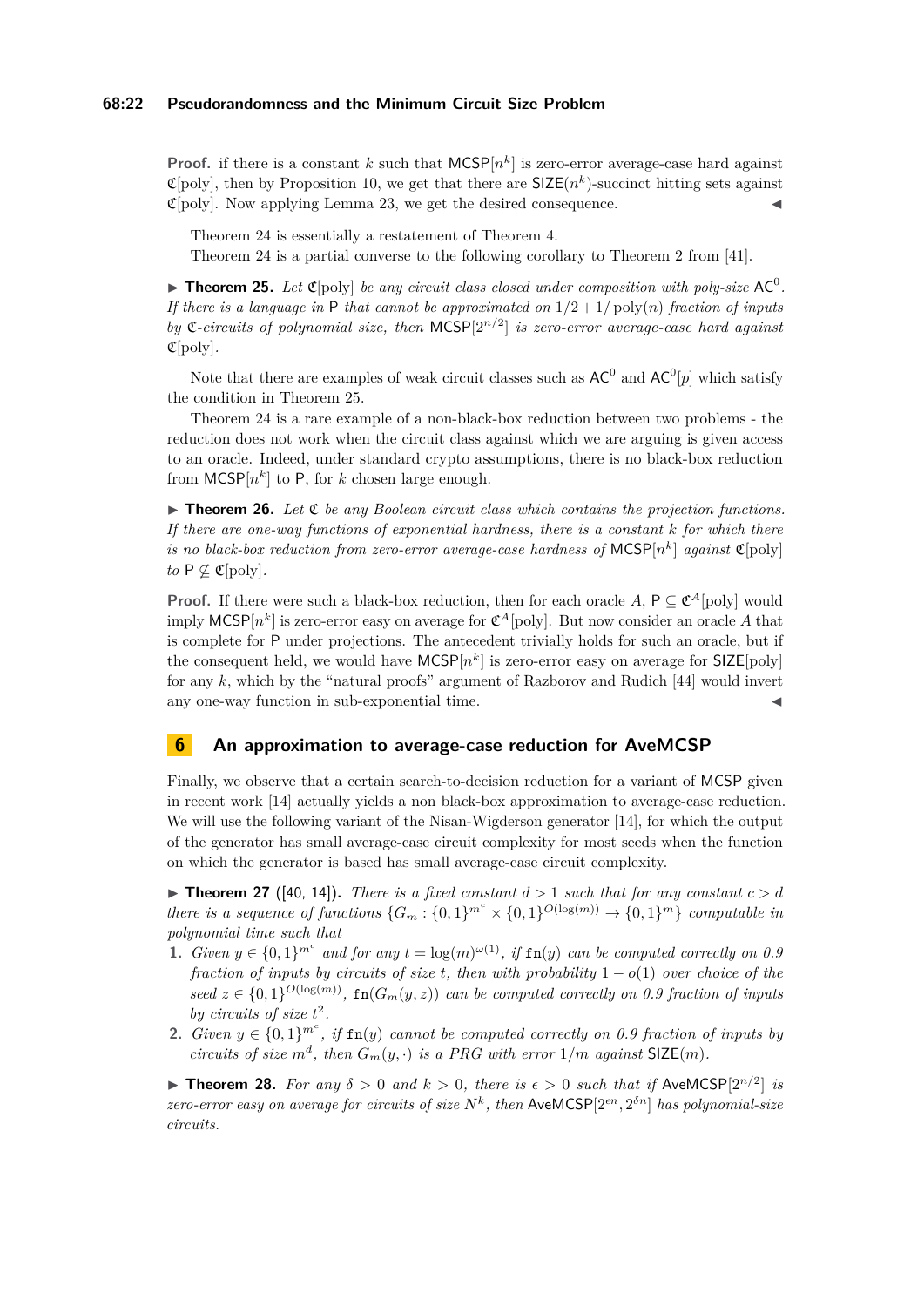**Proof.** Suppose there is  $k > 0$  such that AveMCSP $[2^{n/2}]$  is zero-error easy on average for circuits of size  $N^k$ . Without loss of generality, this means that there exists a set  $A \subseteq \{0,1\}^*$ with circuits of size  $N^k$  such that *A* has density at least 0.01 and *A* does not contain any strings *y* for which  $fn(y)$  has circuits of size at most  $2^{n/2}$ .

We show how to solve  $AveMCSP[2^{\epsilon n}, 2^{\delta n}]$  in polynomial size, for some  $\epsilon$  fixed during the argument which depends on  $\delta$  and  $k$ . Given an input  $z$  of length  $N$ , our non-uniform polynomial time algorithm runs as follows. First it finds *m* such that  $m^c = N$ , where *d* is the fixed constant given by Theorem [27,](#page-21-1) and *c* is chosen to be  $2kd/\delta$  in the construction of Theorem [27.](#page-21-1) It then computes  $G_{m^k}(z, x)$  for each  $x \in \{0, 1\}^{O(\log(m))}$  in polynomial time, truncating each output string to its first  $m$  bits. It calculates the fraction  $\eta$  of these strings that belong to *A*. If  $\eta \geq 0.005$ , it rejects, else it accepts. This algorithm can clearly be implemented by circuits of polynomial size.

In the following argument, we use "average-case circuit complexity" to mean the size of the smallest circuit computing the function correctly on a 0.9 fraction of inputs.

We argue that when  $fn(z)$  has average-case circuit complexity at least  $N^{\delta}$ , the algorithm rejects, and that when  $fn(z)$  has average-case circuit complexity at most  $N^{\epsilon}$  for appropriately chosen  $\epsilon$ , the algorithm accepts. For the first item, note that when  $fn(z)$  has average-case circuit complexity at least  $N^{\delta}$ , by the second part of Theorem [27,](#page-21-1)  $G_{m^k}(z, \cdot)$  is a  $1/m^k$ -error PRG against circuits of size *m<sup>k</sup>* . Since *A* has circuits of size *m<sup>k</sup>* and also has density at least 0.01, this means that  $G_{m^k}(z, \cdot)$  fools A, and hence the fraction  $\eta$  calculated by the algorithm in this case is at least  $0.01 - o(1)$ , which is at least 0.005 for large enough *N*.

Now if  $\text{fn}(z)$  has average-case circuit complexity at most  $N^{\epsilon}$ , where we are yet to fixe  $\epsilon$ , we have from the first part of Theorem of Theorem [27,](#page-21-1) for at least a 1 − *o*(1) fraction of seeds  $x, G_{m^k}(z, x)$  has average-case circuit complexity at most  $N^{2\epsilon}$ . Note that we are truncating the output of the PRG to the first *m* bits, hence the function represented by the output has length  $m = N^{\delta/2kd}$ . If  $\epsilon$  is chosen so that  $\epsilon < \delta/8kd$ , we have that with probability  $1 - o(1)$ over choice of seed *x*, the truncated output of the PRG has average-case circuit complexity at most  $2^{n/2}$ . Since *A* does not contain any strings *y* for which  $fn(y)$  has circuits of size at most  $2^{n/2}$ , we have that the fraction *η* is calculated to be  $o(1) < 0.005$  for large enough *N*.

Theorem [28](#page-21-2) is a formal version of Theorem [5.](#page-8-0)

Note that the approximation to average-case reduction in Theorem [28](#page-21-2) has a very unusual feature - the gap in the approximation version depends on the *complexity* of the average-case algorithm. In particular, this reduction is not black-box, meaning that the reduction does not extend to the case where the average-case algorithm uses an oracle.

# **7 Future Work**

The Universality Conjecture opens up several directions for future work. The first is to derive further interesting implications from the Conjecture. For example, is the Learning is Hard assumption of [\[10\]](#page-23-1) equivalent to the non-existence of natural proofs under the Conjecture?

The second is to establish the connections and equivalences we seek unconditionally, or under weaker forms of the Conjecture. Our unconditional results such as Theorem [1](#page-4-0) are a step in this direction.

The third is to develop approaches to proving the Conjecture. A useful step here would be to come up with an explicit candidate for universal succinct PRGs.

A fourth direction is to explore consequences of the Conjecture being false. As mentioned before, the Conjecture holds if one-way functions exist, and therefore the failure of the Conjecture would imply the non-existence of one-way functions. But perhaps even stronger consequences follow from the failure of the Conjecture, lending further support to it?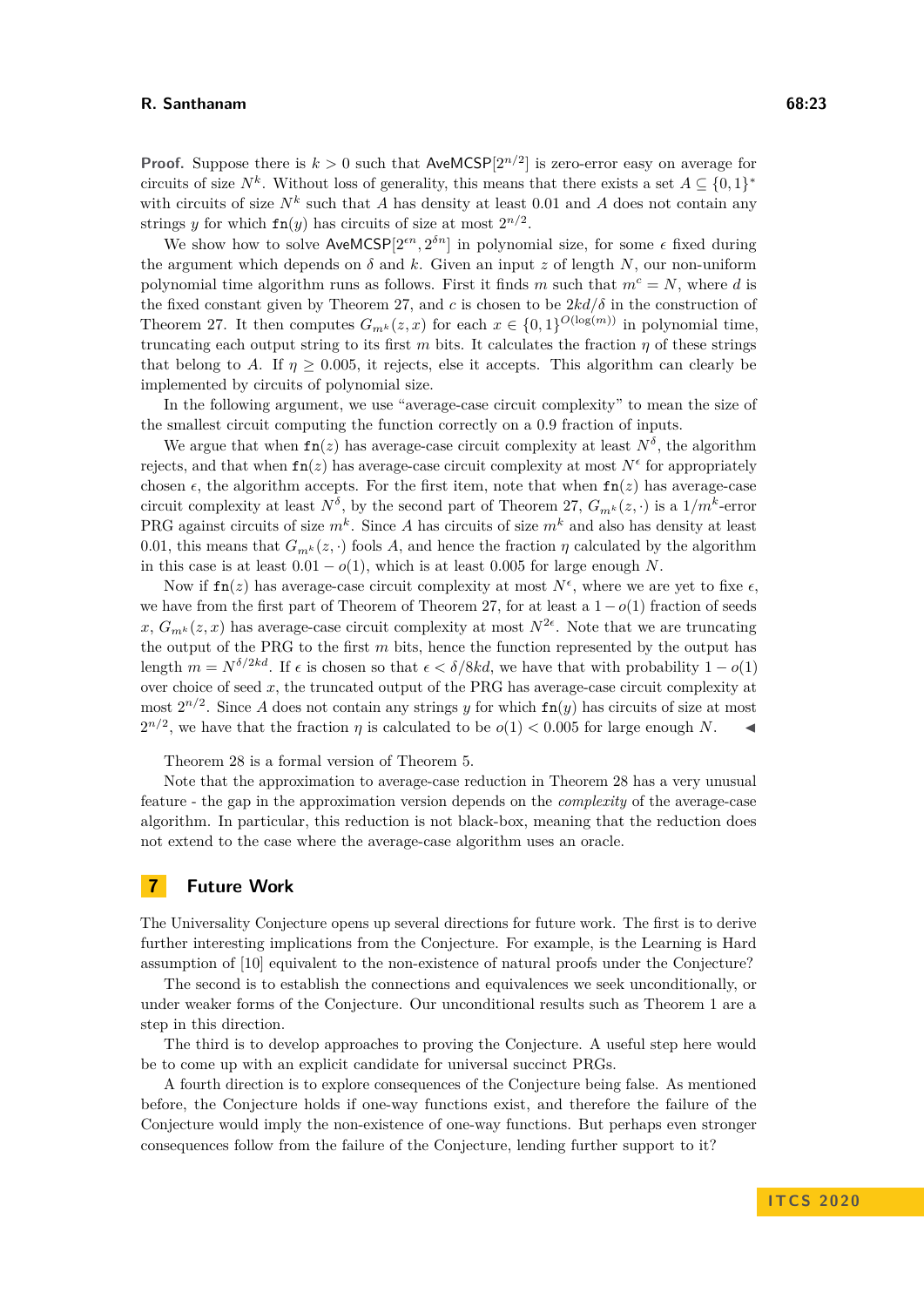### **68:24 Pseudorandomness and the Minimum Circuit Size Problem**

More generally, there are other pathways to connecting average-case hardness of MCSP to the existence of one-way functions. In this work, we have explored average-case hardness in the zero-error sense. But perhaps it would be easier to use average-case hardness of MCSP in the bounded-error sense to construct one-way functions. One question here is to come up with a natural distribution under which MCSP is hard on average in the bounded-error sense – clearly the uniform distribution is not a valid candidate.

#### **References**

- <span id="page-23-13"></span>**1** Adi Akavia, Oded Goldreich, Shafi Goldwasser, and Dana Moshkovitz. On basing one-way functions on NP-hardness. In *Proceedings of the 38th Annual ACM Symposium on Theory of Computing, Seattle, WA, USA, May 21-23, 2006*, pages 701–710, 2006.
- <span id="page-23-0"></span>**2** Eric Allender. The Complexity of Complexity. In *Computability and Complexity - Essays Dedicated to Rodney G. Downey on the Occasion of His 60th Birthday*, pages 79–94, 2017.
- <span id="page-23-4"></span>**3** Eric Allender and Bireswar Das. Zero Knowledge and Circuit Minimization. In *Symposium on Mathematical Foundations of Computer Science* (MFCS), pages 25–32, 2014.
- <span id="page-23-5"></span>**4** Eric Allender, Joshua A. Grochow, and Cristopher Moore. Graph Isomorphism and Circuit Size. *CoRR*, abs/1511.08189, 2015. [arXiv:1511.08189](http://arxiv.org/abs/1511.08189).
- <span id="page-23-3"></span>**5** Eric Allender, Lisa Hellerstein, Paul McCabe, Toniann Pitassi, and Michael E. Saks. Minimizing Disjunctive Normal Form Formulas and AC0 Circuits Given a Truth Table. *SIAM J. Comput.*, 38(1):63–84, 2008.
- <span id="page-23-7"></span>**6** Eric Allender and Shuichi Hirahara. New Insights on the (Non-)Hardness of Circuit Minimization and Related Problems. In *International Symposium on Mathematical Foundations of Computer Science* (MFCS), pages 54:1–54:14, 2017.
- <span id="page-23-6"></span>**7** Eric Allender, Dhiraj Holden, and Valentine Kabanets. The Minimum Oracle Circuit Size Problem. In *International Symposium on Theoretical Aspects of Computer Science* (STACS), pages 21–33, 2015.
- <span id="page-23-2"></span>**8** Eric Allender, Michal Koucký, Detlef Ronneburger, and Sambuddha Roy. The pervasive reach of resource-bounded Kolmogorov complexity in computational complexity theory. *J. Comput. Syst. Sci.*, 77(1):14–40, 2011.
- <span id="page-23-11"></span>**9** Ingo Althofer. On Sparse Approximations to Randomized Strategies and Convex Combinations. *Linear Algebra and its Applications*, 199:339–355, 1994.
- <span id="page-23-1"></span>**10** Benny Applebaum, Boaz Barak, and David Xiao. On Basing Lower-Bounds for Learning on Worst-Case Assumptions. In *Proceedings of 49th Annual IEEE Symposium on Foundations of Computer Science*, pages 211–220, 2008.
- <span id="page-23-8"></span>**11** Avrim Blum, Merrick Furst, Michael Kearns, and Richard Lipton. Cryptographic Primitives Based on Hard Learning Problems. In *Proceedings of 13th Annual International Cryptology Conference*, pages 278–291, 1993.
- <span id="page-23-10"></span>**12** Andrej Bogdanov and Luca Trevisan. On Worst-Case to Average-Case Reductions for NP Problems. *SIAM J. Comput.*, 36(4):1119–1159, 2006.
- <span id="page-23-15"></span>**13** Marco L. Carmosino, Russell Impagliazzo, Valentine Kabanets, and Antonina Kolokolova. Learning Algorithms from Natural Proofs. In *Conference on Computational Complexity* (CCC), pages 10:1–10:24, 2016.
- <span id="page-23-14"></span>**14** Marco L. Carmosino, Russell Impagliazzo, Valentine Kabanets, and Antonina Kolokolova. Agnostic Learning from Tolerant Natural Proofs. In *Approximation, Randomization, and Combinatorial Optimization*, pages 35:1–35:19, 2017.
- <span id="page-23-9"></span>**15** Amit Daniely, Nati Linial, and Shai Shalev-Shwartz. From average case complexity to improper learning complexity. In *Proceedings of 46th Annual Symposium on Theory of Computing*, pages 441–448, 2014.
- <span id="page-23-12"></span>**16** Uriel Feige. Relations between average case complexity and approximation complexity. In *Proceedings on 34th Annual ACM Symposium on Theory of Computing*, pages 534–543, 2002.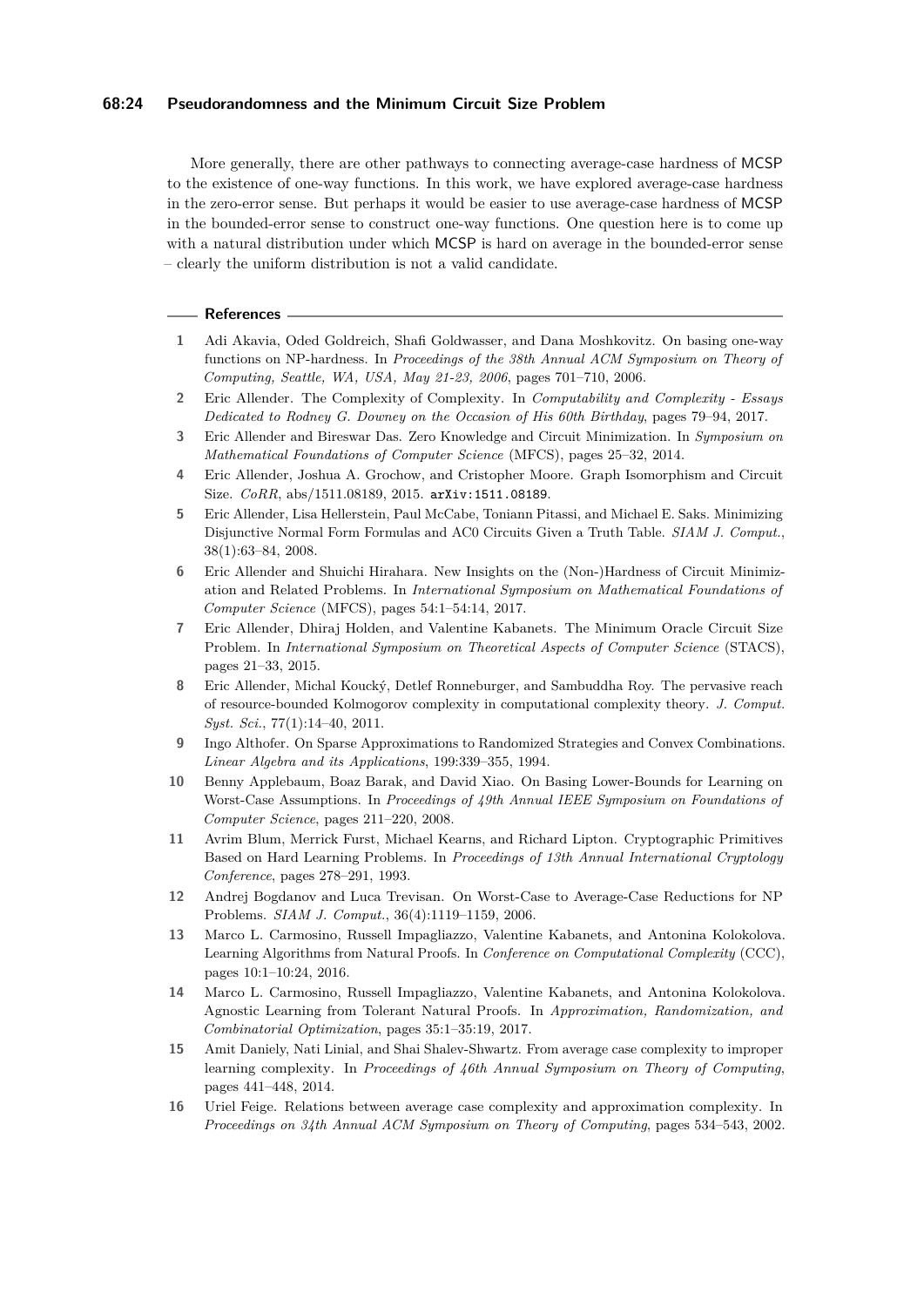- <span id="page-24-9"></span>**17** Joan Feigenbaum and Lance Fortnow. Random-Self-Reducibility of Complete Sets. *SIAM J. Comput.*, 22(5):994–1005, 1993.
- <span id="page-24-17"></span>**18** Michael A. Forbes, Amir Shpilka, and Ben Lee Volk. Succinct hitting sets and barriers to proving algebraic circuits lower bounds. In *Proceedings of the 49th Annual ACM Symposium on Theory of Computing*, pages 653–664, 2017.
- <span id="page-24-19"></span>**19** Oded Goldreich. *The Foundations of Cryptography - Volume 1, Basic Techniques*. Cambridge University Press, 2001.
- <span id="page-24-10"></span>**20** Oded Goldreich, Shafi Goldwasser, and Silvio Micali. How to construct random functions. *J. ACM*, 33(4):792–807, 1986.
- <span id="page-24-16"></span>**21** Joshua A. Grochow, Mrinal Kumar, Michael E. Saks, and Shubhangi Saraf. Towards an algebraic natural proofs barrier via polynomial identity testing. *Electronic Colloquium on Computational Complexity (ECCC)*, 24:9, 2017.
- <span id="page-24-2"></span>**22** Johan Håstad, Russell Impagliazzo, Leonid Levin, and Michael Luby. A Pseudorandom Generator from any One-way Function. *SIAM J. Comput.*, 28(4):1364–1396, 1999. [doi:](https://doi.org/10.1137/S0097539793244708) [10.1137/S0097539793244708](https://doi.org/10.1137/S0097539793244708).
- <span id="page-24-0"></span>**23** Shuichi Hirahara. Non-Black-Box Worst-Case to Average-Case Reductions within NP. In *59th IEEE Annual Symposium on Foundations of Computer Science*, pages 247–258, 2018.
- <span id="page-24-4"></span>**24** Shuichi Hirahara and Rahul Santhanam. On the Average-Case Complexity of MCSP and Its Variants. In *Computational Complexity Conference* (CCC), pages 7:1–7:20, 2017.
- <span id="page-24-6"></span>**25** Shuichi Hirahara and Osamu Watanabe. Limits of Minimum Circuit Size Problem as Oracle. In *Conference on Computational Complexity* (CCC), pages 18:1–18:20, 2016.
- <span id="page-24-7"></span>**26** John M. Hitchcock and Aduri Pavan. On the NP-Completeness of the Minimum Circuit Size Problem. In *Conference on Foundation of Software Technology and Theoretical Computer Science* (FSTTCS), pages 236–245, 2015.
- <span id="page-24-18"></span>**27** Wassily Hoeffding. Probability Inequalities for Sums of Bounded Random Variables. *Journal of the American Statistical Association*, 58(301):13–30, 1963.
- <span id="page-24-14"></span>**28** Russell Impagliazzo. A Personal View of Average-Case Complexity. In *Proceedings of the Tenth Annual Structure in Complexity Theory Conference*, pages 134–147, 1995.
- <span id="page-24-12"></span>**29** Russell Impagliazzo, Valentine Kabanets, and Avi Wigderson. In Search of an Easy Witness: Exponential Time vs. Probabilistic Polynomial Time. In *Proceedings of the 16th Annual IEEE Conference on Computational Complexity*, pages 2–12, 2001.
- <span id="page-24-15"></span>**30** Russell Impagliazzo and Leonid A. Levin. No Better Ways to Generate Hard NP Instances than Picking Uniformly at Random. In *31st Annual Symposium on Foundations of Computer Science*, pages 812–821, 1990.
- <span id="page-24-1"></span>**31** Russell Impagliazzo and Avi Wigderson. P = BPP if E requires exponential circuits: Derandomizing the XOR lemma. In *Proceedings of the 29th Annual ACM Symposium on the Theory of Computing (STOC)*, pages 220–229, 1997.
- <span id="page-24-11"></span>**32** Valentine Kabanets. Easiness Assumptions and Hardness Tests: Trading Time for Zero Error. In *Proceedings of the 15th Annual IEEE Conference on Computational Complexity*, pages 150–157, 2000.
- <span id="page-24-5"></span>**33** Valentine Kabanets and Jin-yi Cai. Circuit minimization problem. In *Symposium on Theory of Computing* (STOC), pages 73–79, 2000.
- <span id="page-24-3"></span>**34** Jonathan Katz and Yehuda Lindell. *Introduction to Modern Cryptography, Second Edition*. CRC Press, 2014.
- <span id="page-24-8"></span>**35** Michael Kearns and Leslie Valiant. Cryptographic Limitations on Learning Boolean Formulae and Finite Automata. In *Proceedings of the 21st Annual ACM Symposium on Theory of Computing*, pages 433–444, 1989.
- <span id="page-24-13"></span>**36** Leonid Levin. Randomness Conservation Inequalities; Information and Independence in Mathematical Theories. *Information and Control*, 61(1):15–37, 1984.
- <span id="page-24-20"></span>**37** Leonid Levin. The Tale of One-Way Functions. *Problems of Information Transmission*, 39(1):92–103, 2003.